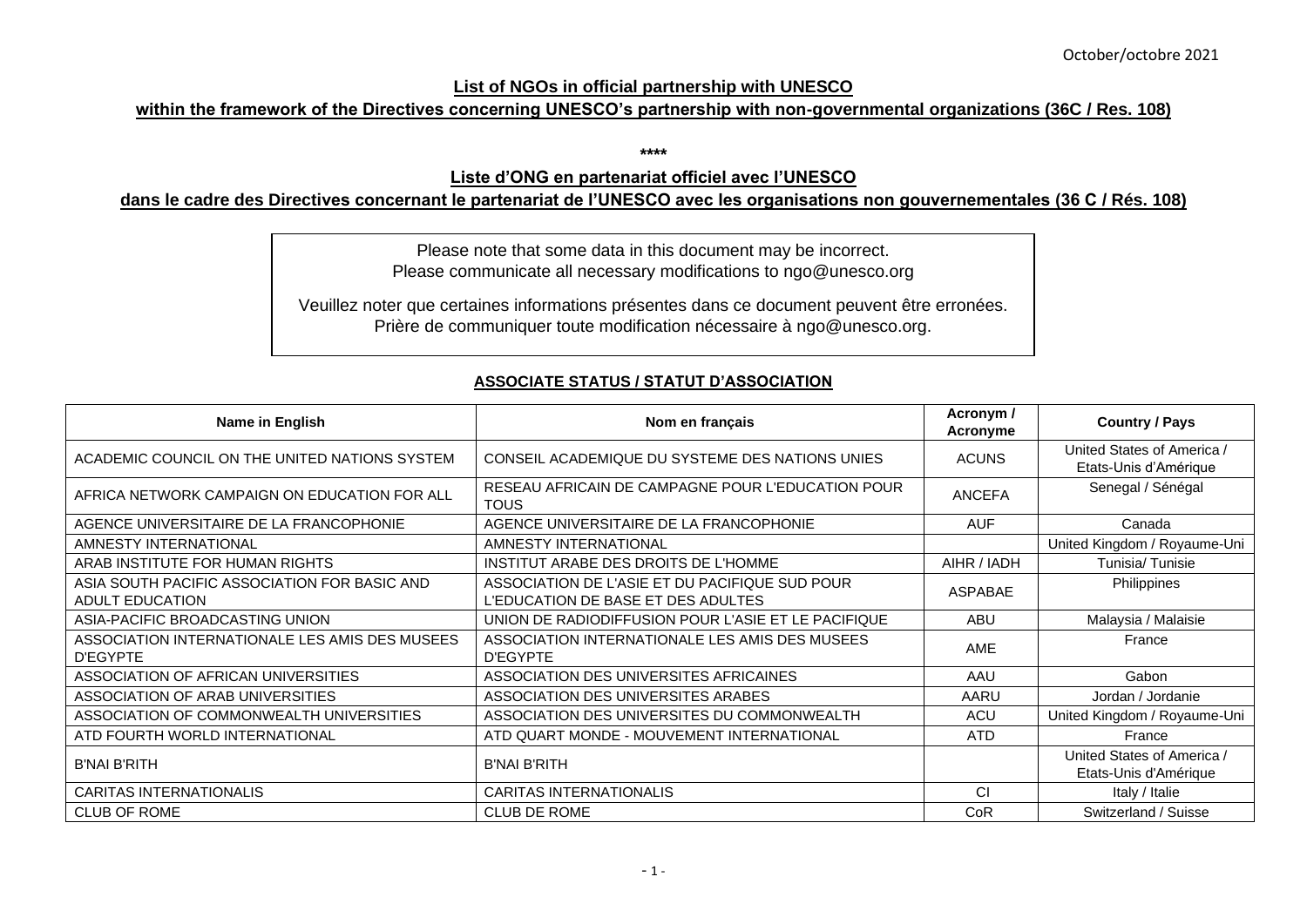| COMMITTEE TO PROTECT JOURNALISTS                                              | COMITE POUR LA PROTECTION DES JOURNALISTES                                                  | CPJ                       | United States of America                            |
|-------------------------------------------------------------------------------|---------------------------------------------------------------------------------------------|---------------------------|-----------------------------------------------------|
| COORDINATING COMMITTEE FOR INTERNATIONAL<br><b>VOLUNTARY SERVICE</b>          | COMITE DE COORDINATION DU SERVICE VOLONTAIRE<br><b>INTERNATIONAL</b>                        | CCIVS / CCSVI             | France                                              |
| COUNCIL FOR INTERNATIONAL ORGANIZATIONS OF<br><b>MEDICAL SCIENCES</b>         | CONSEIL DES ORGANISATIONS INTERNATIONALES DES<br><b>SCIENCES MEDICALES</b>                  | <b>CIOMS</b>              | Switzerland / Suisse                                |
| <b>EDUCATION INTERNATIONAL</b>                                                | INTERNATIONALE DE L'EDUCATION                                                               | EI/IE                     | Belgium / Belgique                                  |
| EUROPEAN BROADCASTING UNION                                                   | UNION EUROPEENNE DE RADIO-TELEVISION                                                        | EBU                       | Switzerland / Suisse                                |
| EUROPEAN NETWORK ON CULTURAL MANAGEMENT<br>AND POLICY - ENCACT                | RESEAU EUROPEEN POUR LE MAMAGEMENT ET LES<br>POLITIQUES CULTURELLES - ENCACT                | <b>ENCATC</b>             | Belgium / Belgique                                  |
| EUROPEAN UNIVERSITY ASSOCIATION                                               | ASSOCIATION EUROPEENNE DE L'UNIVERSITE                                                      | <b>EUA</b>                | Belgium / Belgique                                  |
| FEDERATION AFRICAINE DES ASSOCIATIONS DE<br>PARENTS D'ELEVES ET ETUDIANTS     | FEDERATION AFRICAINE DES ASSOCIATIONS DE PARENTS<br><b>D'ELEVES ET ETUDIANTS</b>            | <b>FAPE</b>               | Congo                                               |
| FORUM FOR AFRICAN WOMEN EDUCATIONALISTS                                       | FORUM DES EDUCATRICES AFRICAINES                                                            | <b>FAWE</b>               | Kenya                                               |
| <b>GLOBAL VARIOME</b>                                                         | <b>GLOBAL VARIOME</b>                                                                       |                           | United Kingdom / Royaume-Uni                        |
| <b>INTER-AMERICAN PRESS ASSOCIATION</b>                                       | INTER-AMERICAN PRESS ASSOCIATION                                                            | <b>IAPA</b>               | United States of America /<br>Etats-Unis d'Amérique |
| INTERNATIONAL ASSOCIATION OF BROADCASTING                                     | ASSOCIATION INTERNATIONALE DE RADIODIFFUSION                                                | IAB / AIR                 | Uruguay                                             |
| INTERNATIONAL ASSOCIATION OF UNIVERSITIES                                     | ASSOCIATION INTERNATIONALE DES UNIVERSITES                                                  | IAU / AIU                 | France                                              |
| INTERNATIONAL COUNCIL FOR ADULT EDUCATION                                     | CONSEIL INTERNATIONAL D'EDUCATION DES ADULTES                                               | <b>ICAE</b>               | Philippines                                         |
| INTERNATIONAL COUNCIL FOR FILM, TELEVISION AND<br>AUDIOVISUAL COMMUNICATION   | CONSEIL INTERNATIONAL DU CINEMA, DE LA TELEVISION ET<br>DE LA COMMUNICATION AUDIOVISUELLE   | ICFT / CICT               | France                                              |
| INTERNATIONAL COUNCIL FOR PHILOSOPHY AND<br><b>HUMANISTIC STUDIES</b>         | CONSEIL INTERNATIONAL DE LA PHILOSOPHIE ET DES<br><b>SCIENCES HUMAINES</b>                  | <b>CIPSH</b>              | France                                              |
| INTERNATIONAL COUNCIL OF MUSEUMS                                              | CONSEIL INTERNATIONAL DES MUSEES                                                            | <b>ICOM</b>               | France                                              |
| INTERNATIONAL COUNCIL OF ORGANIZATIONS FOR<br>FOLKLORE FESTIVALS AND FOLK ART | CONSEIL INTERNATIONAL DES ORGANISATIONS DE<br>FESTIVALS DE FOLKLORE ET D'ARTS TRADITIONNELS | <b>CIOFF</b>              | France                                              |
| INTERNATIONAL COUNCIL OF SPORT SCIENCE AND<br>PHYSICAL EDUCATION              | CONSEIL INTERNATIONAL POUR L'EDUCATION PHYSIQUE ET<br>LA SCIENCE DU SPORT                   | ICSCPE /<br><b>CIEPSS</b> | Germany / Allemagne                                 |
| INTERNATIONAL COUNCIL ON ARCHIVES                                             | CONSEIL INTERNATIONAL DES ARCHIVES                                                          | <b>ICA</b>                | France                                              |
| INTERNATIONAL COUNCIL ON MONUMENTS AND SITES                                  | CONSEIL INTERNATIONAL DES MONUMENTS ET DES SITES                                            | <b>ICOMOS</b>             | France                                              |
| INTERNATIONAL FEDERATION OF JOURNALISTS                                       | FEDERATION INTERNATIONALE DES JOURNALISTES                                                  | IFJ / FIJ                 | Belgium / Belgique                                  |
| INTERNATIONAL FEDERATION OF LIBRARY                                           | FEDERATION INTERNATIONALE DES ASSOCIATIONS DE                                               | <b>IFLA</b>               | Netherlands / Pays-Bas                              |
| ASSOCIATIONS AND INSTITUTIONS                                                 | BIBLIOTHECAIRES ET DES BIBLIOTHEQUES                                                        |                           |                                                     |
| INTERNATIONAL MUSIC COUNCIL                                                   | CONSEIL INTERNATIONAL DE LA MUSIQUE                                                         | IMC / CIM                 | France                                              |
| INTERNATIONAL PRESS INSTITUTE                                                 | INSTITUT INTERNATIONAL DE LA PRESSE                                                         | P                         | Austria / Autriche                                  |
| INTERNATIONAL RADIO AND TELEVISION UNION                                      | UNION RADIOPHONIQUE ET TELEVISUELLE INTERNATIONALE                                          | <b>URTI</b>               | France                                              |
| INTERNATIONAL SCIENCE COUNCIL                                                 | CONSEIL INTERNATIONAL POUR LA SCIENCE                                                       | <b>ISC</b>                | France                                              |
| INTERNATIONAL THEATRE INSTITUTE                                               | INSTITUT INTERNATIONAL DU THEATRE                                                           | T                         | France                                              |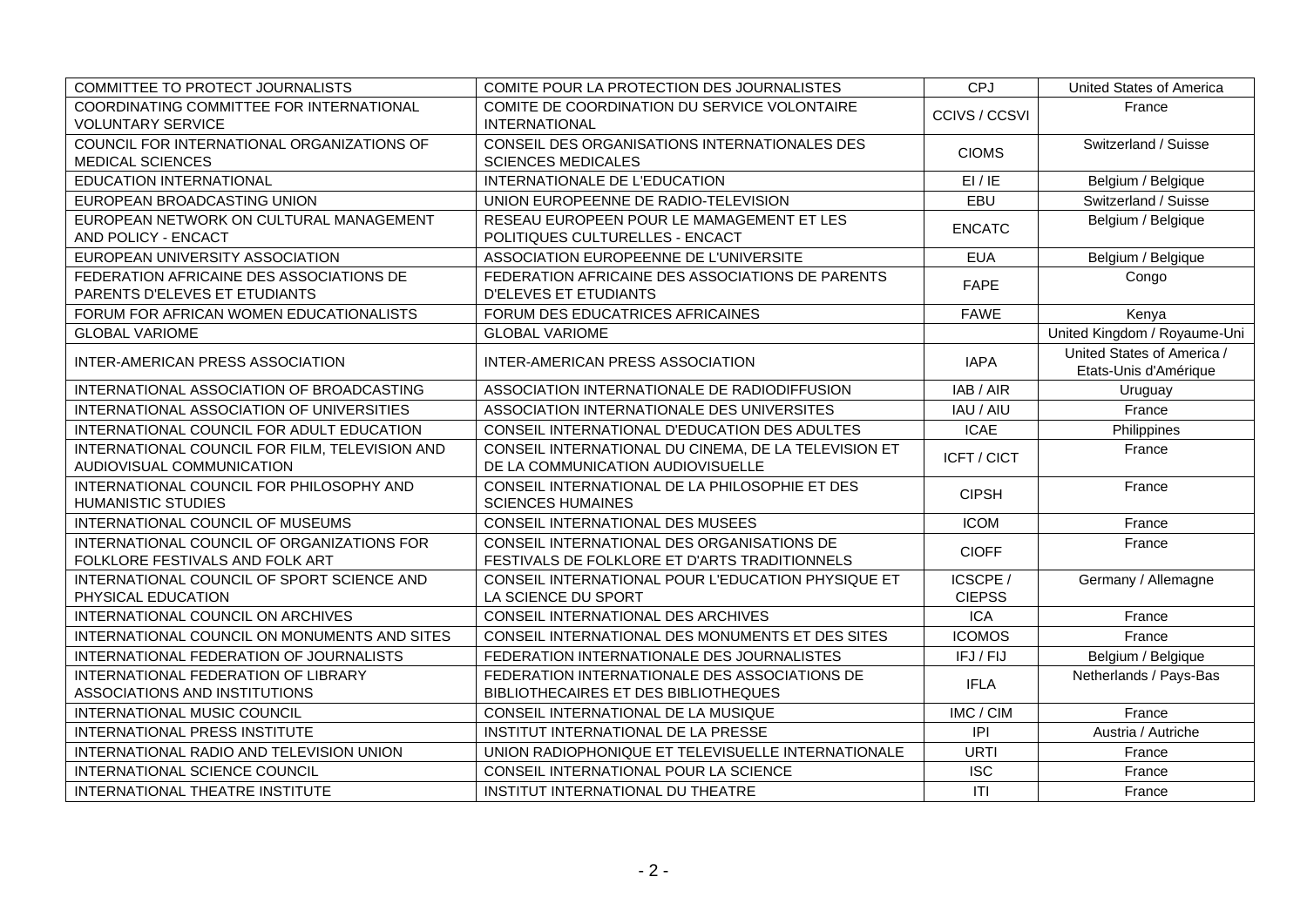| INTERNATIONAL UNION FOR CONSERVATION OF<br><b>NATURE</b>                                                                             | UNION INTERNATIONALE POUR LA CONSERVATION DE LA<br><b>NATURE</b>                                                              | <b>IUCN / UICN</b>      | Switzerland / Suisse                                |
|--------------------------------------------------------------------------------------------------------------------------------------|-------------------------------------------------------------------------------------------------------------------------------|-------------------------|-----------------------------------------------------|
| INTERNATIONAL UNION OF ARCHITECTS                                                                                                    | UNION INTERNATIONALE DES ARCHITECTES                                                                                          | <b>UIA</b>              | France                                              |
| INTERNATIONAL UNION OF SCIENTIFIC AND TECHNICAL<br>ASSOCIATIONS AND ORGANIZATIONS                                                    | UNION INTERNATIONALE DES ASSOCIATIONS ET ORGANISMES<br>SCIENTIFIQUES ET TECHNIQUES                                            | <b>UATI</b>             | France                                              |
| LATIN AMERICAN SOCIAL SCIENCES COUNCIL                                                                                               | CONSEIL LATINOAMERICAIN DES SCIENCES SOCIALES                                                                                 | <b>CLACSO</b>           | Argentina / Argentine                               |
| OBSERVATORY OF CULTURAL POLICIES IN AFRICA                                                                                           | OBSERVATOIRE DES POLITIQUES CULTURELLES EN AFRIQUE                                                                            | <b>OCPA</b>             | Mozambique                                          |
| PAX ROMANA - INTERNATIONAL MOVEMENT OF<br>CATHOLIC STUDENTS and INTERNATIONAL CATHOLIC<br>MOVEMENT FOR INTELLECTUAL CULTURAL AFFAIRS | PAX ROMANA - MOUVEMENT INTERNATIONAL DES ETUDIANTS<br>CATHOLIQUES et MOUVEMENT INTERNATIONAL DES<br>INTELLECTUELS CATHOLIQUES |                         | France                                              |
| PEN INTERNATIONAL                                                                                                                    | PEN INTERNATIONAL                                                                                                             |                         | United Kingdom / Royaume-Uni                        |
| ROTARY INTERNATIONAL                                                                                                                 | ROTARY INTERNATIONAL                                                                                                          |                         | United States of America /<br>Etats-Unis d'Amérique |
| <b>SHOAH MEMORIAL</b>                                                                                                                | MEMORIAL DE LA SHOAH                                                                                                          |                         | France                                              |
| SIMON WIESENTHAL CENTER                                                                                                              | <b>CENTRE SIMON WIESENTHAL</b>                                                                                                | <b>CSW</b>              | United States of America /<br>Etats-Unis d'Amérique |
| <b>TRADITIONS FOR TOMORROW</b>                                                                                                       | <b>TRADITIONS POUR DEMAIN</b>                                                                                                 |                         | Switzerland / Suisse                                |
| UNION OF INTERNATIONAL ASSOCIATIONS                                                                                                  | UNION DES ASSOCIATIONS INTERNATIONALES                                                                                        | <b>UIA</b>              | Belgium / Belgique                                  |
| UNION OF UNIVERSITIES OF LATIN AMERICA AND THE<br>CARIBBEAN                                                                          | UNION DES UNIVERSITES DE L'AMERIQUE LATINE ET DES<br><b>CARAIBES</b>                                                          | <b>UDUAL</b>            | Mexico / Mexique                                    |
| WORLD ASSOCIATION OF COMMUNITY RADIO<br><b>BROADCASTERS</b>                                                                          | ASSOCIATION MONDIALE DES RADIODIFFUSEURS<br><b>COMMUNAUTAIRES</b>                                                             | <b>AMARC</b>            | Canada                                              |
| WORLD ASSOCIATION OF NEWSPAPERS AND NEWS<br><b>PUBLISHERS</b>                                                                        | ASSOCIATION MONDIALE DES JOURNAUX ET DES EDITEURS<br>DE MEDIAS D'INFORMATION                                                  | <b>WAN-IFRA</b>         | France                                              |
| WORLD FEDERATION OF ENGINEERING ORGANIZATIONS                                                                                        | FEDERATION MONDIALE DES ORGANISATIONS D'INGENIEURS                                                                            | WFEO / FMOI             | France                                              |
| WORLD FEDERATION OF UNESCO CLUBS, CENTRES AND<br><b>ASSOCIATIONS</b>                                                                 | FEDERATION MONDIALE DES ASSOCIATIONS, CENTRES ET<br><b>CLUBS UNESCO</b>                                                       | WFUCA /<br><b>FMACU</b> | France                                              |
| WORLD FEDERATION OF UNITED NATIONS<br><b>ASSOCIATIONS</b>                                                                            | FEDERATION MONDIALE DES ASSOCIATIONS POUR LES<br><b>NATIONS UNIES</b>                                                         | <b>WFUNA</b>            | Switzerland / Suisse                                |
| <b>WORLD JEWISH CONGRESS</b>                                                                                                         | <b>CONGRES JUIF MONDIAL</b>                                                                                                   | <b>WJC</b>              | United States of America /<br>Etats-Unis d'Amérique |
| WORLD ORGANIZATION OF THE SCOUT MOVEMENT                                                                                             | ORGANISATION MONDIALE DU MOUVEMENT SCOUT                                                                                      | WOSM/<br><b>OMMS</b>    | Malaysia / Malaisie                                 |
| <b>WORLD WATER COUNCIL</b>                                                                                                           | CONSEIL MONDIAL DE L'EAU                                                                                                      | <b>WWC</b>              | France                                              |
| <b>W-SMART ASSOCIATION</b>                                                                                                           | <b>W-SMART ASSOCIATION</b>                                                                                                    | W-SMART                 | France                                              |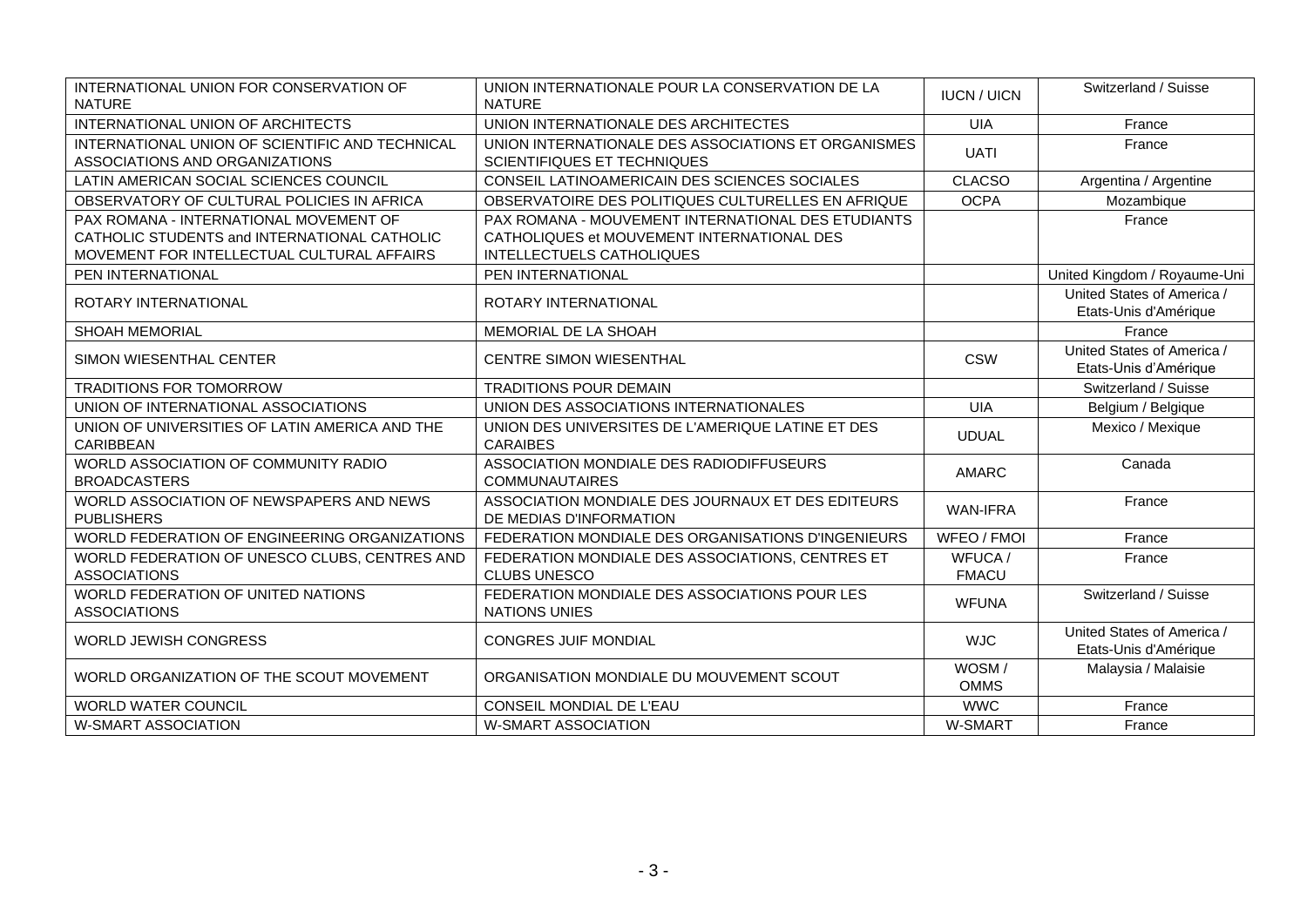#### **CONSULTATIVE STATUS / STATUS DE CONSULTATION**

| Name in English                                                                                    | Nom en français                                                                            | Acronym /<br>Acronyme | <b>Country / Pays</b>                               |
|----------------------------------------------------------------------------------------------------|--------------------------------------------------------------------------------------------|-----------------------|-----------------------------------------------------|
| <b>ACADEMIA EUROPAEA</b>                                                                           | ACADEMIA EUROPAEA                                                                          | AE                    | United Kingdom / Royaume-Uni                        |
| <b>ACFAS</b>                                                                                       | <b>ACFAS</b>                                                                               | <b>ACFAS</b>          | Canada                                              |
| <b>ACTIONAID INTERNATIONAL</b>                                                                     | <b>ACTIONAID INTERNATIONAL</b>                                                             |                       | South Africa / Afrique du Sud                       |
| AFRICAN COMMUNITY OF CULTURE                                                                       | <b>COMMUNAUTE AFRICAINE DE CULTURE</b>                                                     | CAC                   | France                                              |
| AFRICAN UNION OF BROADCASTING                                                                      | UNION AFRICAINE DE RADIODIFFUSION                                                          | AUB / UAR             | Senegal / Sénégal                                   |
| AFRO-ASIAN PEOPLES' SOLIDARITY ORGANIZATION                                                        | ORGANISATION DE LA SOLIDARITE DES PEUPLES AFRO-<br><b>ASIATIQUES</b>                       | <b>AAPSO</b>          | Egypt / Egypte                                      |
| AFS INTERCULTURAL PROGRAMS                                                                         | AFS INTERCULTURAL PROGRAMS                                                                 | <b>AFS</b>            | United States of America /<br>Etats-Unis d'Amérique |
| AKHIL BHARTIYA SANSKRUTIK SANGH                                                                    | AKHIL BHARTIYA SANSKRUTIK SANGH                                                            | <b>ABSS</b>           | India / Inde                                        |
| <b>ALADDIN PROJECT</b>                                                                             | PROJET ALADIN                                                                              |                       | France                                              |
| ALL-AFRICA STUDENTS UNION                                                                          | UNION PANAFRICAINE DES ETUDIANTS                                                           | AASU                  | Gabon                                               |
| ALLIANCE OF EUROPEAN CULTURAL CITIES                                                               | ALLIANCE DE VILLES EUROPEENNES DE CULTURE                                                  | <b>AVEC</b>           | France                                              |
| APPLESEEDS ACADEMY                                                                                 | APPLESEEDS ACADEMY                                                                         |                       | Israel / Israël                                     |
| ARAB COUNCIL FOR CHILDHOOD AND DEVELOPMENT                                                         | CONSEIL ARABE DE L'ENFANCE ET DU DEVELOPPEMENT                                             | <b>ACCD</b>           | Egypt / Egypte                                      |
| ARAB EDUCATIONAL INFORMATION NETWORK                                                               | ARAB EDUCATIONAL INFORMATION NETWORK                                                       | <b>SHAMAA</b>         | Lebanon / Liban                                     |
| <b>ARAB LAWYERS' UNION</b>                                                                         | UNION DES AVOCATS ARABES                                                                   | <b>ALU</b>            | Egypt / Egypte                                      |
| ARAB ORGANIZATION FOR HUMAN RIGHTS                                                                 | ORGANISATION ARABE DES DROITS DE L'HOMME                                                   | <b>AOHR</b>           | Egypt / Egypte                                      |
| ARABIC LANGUAGE INTERNATIONAL COUNCIL                                                              | CONSEIL INTERNATIONAL DE LA LANGUE ARABE                                                   |                       | Lebanon / Liban                                     |
| ART EDUCATION FOR THE BLIND / ART BEYOND SIGHT<br><b>NETWORK</b>                                   | ART EDUCATION FOR THE BLIND / ART BEYOND SIGHT<br><b>NETWORK</b>                           |                       | United States of America /<br>Etats-Unis d'Amérique |
| <b>ARTERIAL NETWORK</b>                                                                            | <b>ARTERIAL NETWORK</b>                                                                    |                       | Côte d'Ivoire                                       |
| ASIAN MEDIA INFORMATION AND COMMUNICATION<br><b>CENTRE</b>                                         | CENTRE ASIATIQUE D'INFORMATION SUR LES RECHERCHES EN<br><b>COMMUNICATION DE MASSE</b>      | <b>AMIC</b>           | Philippines                                         |
| ASIA-PACIFIC REGIONAL NETWORK FOR EARLY<br><b>CHILDHOOD</b>                                        | ASIA-PACIFIC REGIONAL NETWORK FOR EARLY CHILDHOOD                                          | <b>ARNEC</b>          | Singapore / Singapour                               |
| ASSISTANCE TO THE INTEGRATION OF DEMOBILIZED<br><b>CHILD SOLDIERS</b>                              | ASSISTANCE A L'INTEGRATION DES ENFANTS DEMOBILISES                                         | AIDC / AIED           | France                                              |
| ASSOCIATED COUNTRY WOMEN OF THE WORLD                                                              | ASSOCIATED COUNTRY WOMEN OF THE WORLD                                                      | <b>ACWW</b>           | United Kingdom / Royaume-Uni                        |
| ASSOCIATION FOR THE PROMOTION OF<br>INTERNATIONAL CIRCULATION OF THE PRESS -<br><b>DISTRIPRESS</b> | ASSOCIATION POUR LA PROMOTION DE LA DIFFUSION<br>INTERNATIONALE DE LA PRESSE - DISTRIPRESS | <b>DISTRIPRESS</b>    | Switzerland / Suisse                                |
| ASSOCIATION FRANCOPHONE D'AMITIE ET DE LIAISON                                                     | ASSOCIATION FRANCOPHONE D'AMITIE ET DE LIAISON                                             | <b>AFAL</b>           | France                                              |
| ASSOCIATION NATIONALE CULTURES DU MONDE                                                            | ASSOCIATION NATIONALE CULTURES DU MONDE                                                    |                       | France                                              |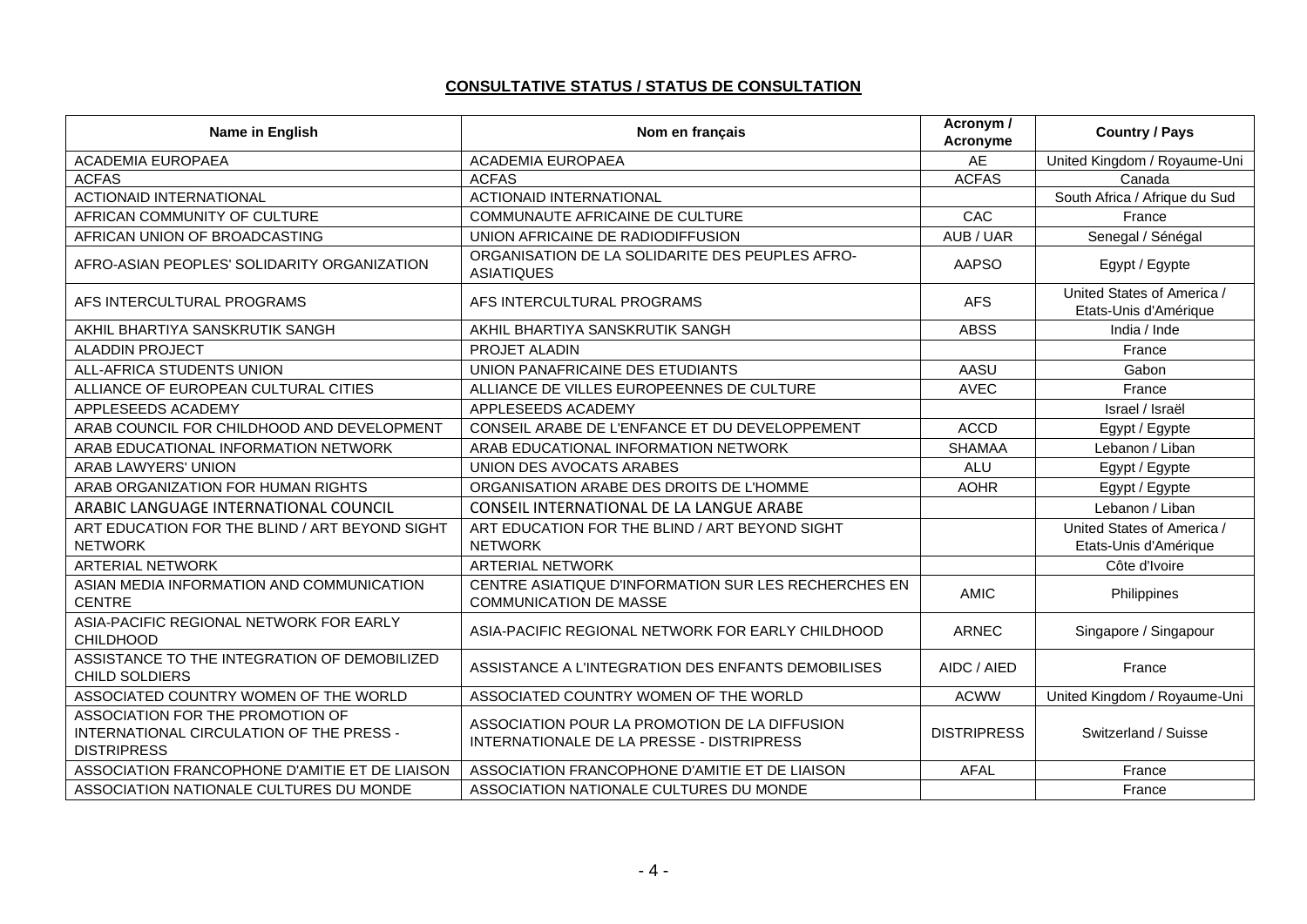| ASSOCIATION OF ASIAN SOCIAL SCIENCE RESEARCH<br><b>COUNCILS</b>                         | ASSOCIATION DES CONSEILS ASIATIQUES POUR LA<br>RECHERCHE EN SCIENCES SOCIALES                         | AASREC              | Australia / Australie                               |
|-----------------------------------------------------------------------------------------|-------------------------------------------------------------------------------------------------------|---------------------|-----------------------------------------------------|
| ASSOCIATION OF EUROPEAN JOURNALISTS                                                     | ASSOCIATION DES JOURNALISTES EUROPEENS                                                                | AEJ / AJE           | Belgium / Belgique                                  |
| ASSOCIATION OF INTERBALKAN WOMEN'S<br><b>COOPERATION SOCIETIES</b>                      | ASSOCIATION DES SOCIETES DE COOPERATION<br><b>INTERBALKANIQUE DES FEMMES</b>                          | <b>AIWCS</b>        | Greece / Grèce                                      |
| ASSOCIATION OF MOVING IMAGE ARCHIVISTS                                                  | ASSOCIATION OF MOVING IMAGE ARCHIVISTS                                                                | <b>AMIA</b>         | United States of America /<br>Etats-Unis d'Amérique |
| ASSOCIATION OF NATIONAL OLYMPIC COMMITTEES                                              | ASSOCIATION OF NATIONAL OLYMPIC COMMITTEES                                                            | <b>ANOC</b>         | Switzerland / Suisse                                |
| ASSOCIATION OF PRIVATE COMMITTEES FOR THE<br>SAFEGUARDING OF VENICE                     | ASSOCIATION DES COMITES PRIVES POUR LA SAUVEGARDE DE<br><b>VENISE</b>                                 |                     | Italy / Italie                                      |
| ASSOCIATION OF SOUTHEAST ASIAN INSTITUTIONS OF<br><b>HIGHER LEARNING</b>                | ASSOCIATION DES ETABLISSEMENTS D'ENSEIGNEMENT<br>SUPERIEUR D'ASIE DU SUD-EST                          | <b>ASAIHL</b>       | Thailand / Thaïlande                                |
| ASSOCIATION RECHERCHE-COLLECTIVITES DANS LE<br>DOMAINE DE L'EAU EN ILE-DE-FRANCE        | ASSOCIATION RECHERCHE-COLLECTIVITES DANS LE DOMAINE<br>DE L'EAU EN ILE-DE-FRANCE                      | <b>ARCEAU</b>       | France                                              |
| AUSTRALIAN COUNCIL FOR EDUCATIONAL RESEARCH                                             | AUSTRALIAN COUNCIL FOR EDUCATIONAL RESEARCH                                                           | <b>ACER</b>         | Australia / Australie                               |
| AVICENNA VIRTUAL CAMPUS NETWORK                                                         | RESEAU CAMPUS VIRTUEL AVICENNE                                                                        | <b>AVCN/RCVA</b>    | France                                              |
| BAN KI-MOON CENTRE FOR GLOBAL CITIZENS                                                  | BAN KI-MOON CENTRE FOR GLOBAL CITIZENS                                                                | <b>BKMC</b>         | Austria / Autriche                                  |
| BPW INTERNATIONAL - INTERNATIONAL FEDERATION<br>OF BUSINESS AND PROFESSIONAL WOMEN      | <b>BPW INTERNATIONAL</b>                                                                              | <b>BPW</b>          | Egypt / Egypte                                      |
| CANADIAN ORGANIZATION FOR DEVELOPMENT<br>THROUGH EDUCATION                              | ORGANISATION CANADIENNE POUR L'EDUCATION AU SERVICE<br>DU DEVELOPPEMENT                               | CODE                | Canada                                              |
| <b>CASAMEMOIRE</b>                                                                      | CASAMEMOIRE                                                                                           |                     | Morocco / Maroc                                     |
| CATHOLIC INTERNATIONAL EDUCATION OFFICE                                                 | OFFICE INTERNATIONAL DE L'ENSEIGNEMENT CATHOLIQUE                                                     | CIEO / OIEC         | Italy / Italie                                      |
| CENTRE FOR INTERNATIONAL STUDIES AND<br>COOPERATION                                     | CENTRE D'ETUDE ET DE COOPERATION INTERNATIONALE                                                       | <b>CECI</b>         | Canada                                              |
| CENTRE FOR STUDIES AND PROSPECTIVE STRATEGY                                             | CENTRE D'ETUDE ET DE PROSPECTIVE STRATEGIQUE                                                          | <b>CEPS</b>         | France                                              |
| CHILDHOOD EDUCATION INTERNATIONAL                                                       | CHILDHOOD EDUCATION INTERNATIONAL                                                                     | CE<br>International | United States of America /<br>Etats-Unis d'Amérique |
| CHINA EDUCATION ASSOCIATION FOR INTERNATIONAL<br><b>EXCHANGE</b>                        | CHINA EDUCATION ASSOCIATION FOR INTERNATIONAL<br><b>EXCHANGE</b>                                      | <b>CEAIE</b>        | China / Chine                                       |
| CHINA FOLKLORE PHOTOGRAPHIC ASSOCIATION                                                 | CHINA FOLKLORE PHOTOGRAPHIC ASSOCIATION                                                               | <b>CFPA</b>         | China / Chine                                       |
| <b>CISV INTERNATIONAL</b>                                                               | <b>CISV INTERNATIONAL</b>                                                                             | <b>CISV</b>         | United Kingdom / Royaume-Uni                        |
| CLOWNS WITHOUT BORDERS INTERNATIONAL                                                    | CLOWNS WITHOUT BORDERS INTERNATIONAL                                                                  | <b>CWBI</b>         | Spain / Espagne                                     |
| COMMISSION OF THE CHURCHES ON INTERNATIONAL<br>AFFAIRS OF THE WORLD COUNCIL OF CHURCHES | <b>COMMISSION DES EGLISES POUR LES AFFAIRES</b><br>INTERNATIONALES DU CONSEIL OECUMENIQUE DES EGLISES | <b>CCIA / CEAI</b>  | Switzerland / Suisse                                |
| COMMUNITY OF MEDITERRANEAN UNIVERSITIES                                                 | COMMUNAUTE DES UNIVERSITES MEDITERRANEENNES                                                           | <b>CMU</b>          | Italy / Italie                                      |
| CONSEIL DE LA JEUNESSE PLURICULTURELLE - COJEP<br><b>INTERNATIONAL</b>                  | CONSEIL DE LA JEUNESSE PLURICULTURELLE - COJEP<br><b>INTERNATIONAL</b>                                | <b>COJEP</b>        | France                                              |
| CONSEIL INTERNATIONAL DES RADIOS-TELEVISIONS<br><b>D'EXPRESSION FRANCAISE</b>           | CONSEIL INTERNATIONAL DES RADIOS-TELEVISIONS<br><b>D'EXPRESSION FRANCAISE</b>                         | <b>CIRTEF</b>       | Belgium / Belgique                                  |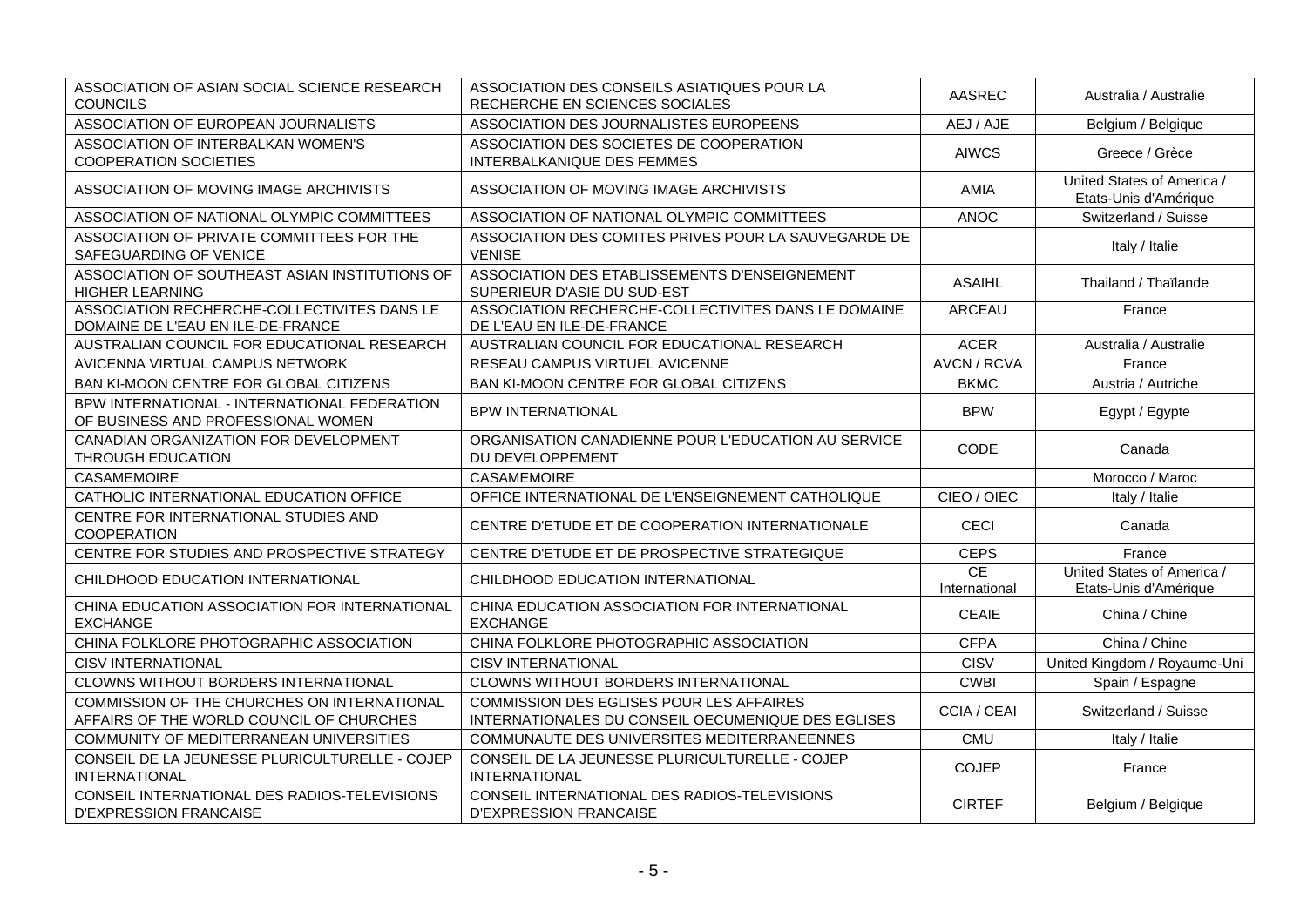| CONSULTATIVE COUNCIL OF JEWISH ORGANIZATIONS                      | CONSEIL CONSULTATIF DES ORGANISATIONS JUIVES                                             | CCJO            | United States of America /<br>Etats-Unis d'Amérique |
|-------------------------------------------------------------------|------------------------------------------------------------------------------------------|-----------------|-----------------------------------------------------|
| <b>CUMULUS ASSOCIATION</b>                                        | <b>ASSOCIATION CUMULUS</b>                                                               |                 | Finland / Finlande                                  |
| DEFENCE FOR CHILDREN INTERNATIONAL                                | DEFENSE DES ENFANTS INTERNATIONAL                                                        | DCI / DEI       | Switzerland / Suisse                                |
| <b>DESTREE INSTITUTE</b>                                          | <b>INSTITUT DESTREE</b>                                                                  |                 | Belgium / Belgique                                  |
| DEVELOPMENT INNOVATIONS AND NETWORKS                              | INNOVATIONS ET RESEAUX POUR LE DEVELOPPEMENT                                             | <b>IRED</b>     | Switzerland / Suisse                                |
| DHAKA AHSANIA MISSION                                             | DHAKA AHSANIA MISSION                                                                    |                 | Bangladesh                                          |
| DIANOVA INTERNATIONAL                                             | DIANOVA INTERNATIONAL                                                                    |                 | Spain / Espagne                                     |
| DISABLED PEOPLE'S INTERNATIONAL                                   | ORGANISATION MONDIALE DES PERSONNES HANDICAPEES                                          | <b>DPI</b>      | Canada                                              |
| DOCOMOMO INTERNATIONAL                                            | DOCOMOMO INTERNATIONAL                                                                   |                 | Spain / Espagne                                     |
| DYSLEXIA & LITERACY INTERNATIONAL                                 | DYSLEXIA & LITERACY INTERNATIONAL                                                        |                 | Belgium / Belgique                                  |
| EDUCATION COALITION OF ZIMBABWE                                   | EDUCATION COALITION OF ZIMBABWE                                                          | <b>ECOZI</b>    | Zimbabwe                                            |
| EUROPA NOSTRA                                                     | EUROPA NOSTRA                                                                            |                 | Netherlands / Pays-Bas                              |
| EUROPEAN ACADEMY OF ARTS, SCIENCES AND<br><b>HUMANITIES</b>       | ACADEMIE EUROPEENNE DES SCIENCES, DES ARTS ET DES<br><b>LETTRES</b>                      | AESAL           | France                                              |
| EUROPEAN ASSOCIATION FOR THE EDUCATION OF<br><b>ADULTS</b>        | ASSOCIATION EUROPEENNE POUR L'EDUCATION DES ADULTES                                      | EAEA            | Belgium / Belgique                                  |
| EUROPEAN ASSOCIATION OF HISTORY EDUCATORS                         | EUROPEAN ASSOCIATION OF HISTORY EDUCATORS                                                | <b>EUROCLIO</b> | Netherlands / Pays-Bas                              |
| EUROPEAN ATHLETIC ASSOCIATION                                     | EUROPEAN ATHLETIC ASSOCIATION                                                            | EAA             | Switzerland / Suisse                                |
| EUROPEAN CAPITALS AND CITIES OF SPORT<br>FEDERATION - ACES EUROPE | FEDERATION DES ASSOCIATIONS DES CAPITALES ET VILLES<br>EUROPEENNES DU SPORT- ACES EUROPE | <b>ACES</b>     | Belgium / Belgique                                  |
| EUROPEAN COUNCIL FOR SOCIAL RESEARCH ON<br><b>LATIN AMERICA</b>   | CONSEIL EUROPEEN DE RECHERCHES SOCIALES SUR<br>L'AMERIQUE LATINE                         | <b>CEISAL</b>   | Austria / Autriche                                  |
| EUROPEAN CULTURAL NETWORK FOR DEVELOPMENT<br><b>COOPERATION</b>   | RESEAU CULTUREL EUROPEEN DE COOPERATION AU<br><b>DEVELOPPEMENT</b>                       | <b>RCECD</b>    | France                                              |
| EUROPEAN DYSLEXIA ASSOCIATION                                     | ASSOCIATION EUROPEENNE DE DYSLEXIE                                                       | <b>EDA</b>      | Belgium / Belgique                                  |
| EUROPEAN LAW STUDENTS' ASSOCIATION                                | ASSOCIATION EUROPEENNE DES ETUDIANTS EN DROIT                                            | <b>ELSA</b>     | Belgium / Belgique                                  |
| EUROPEAN SOCIETY FOR ENGINEERING EDUCATION                        | SOCIETE EUROPEENNE POUR LA FORMATION DES INGENIEURS                                      | <b>SEFI</b>     | Belgium / Belgique                                  |
| <b>EUROPEAN STUDENTS' FORUM</b>                                   | ASSOCIATION DES ETATS GENERAUX DES ETUDIANTS DE<br><b>L'EUROPE</b>                       | <b>AEGEE</b>    | Belgium / Belgique                                  |
| EUROPEAN STUDENTS' UNION                                          | UNION DES ETUDIANTS D'EUROPE                                                             | ESU             | Belgium / Belgique                                  |
| EUROPEAN YOUTH FORUM                                              | FORUM EUROPEEN DE LA JEUNESSE                                                            |                 | Belgium / Belgique                                  |
| FEDERATION FOR EDUCATION IN EUROPE                                | FEDERATION EUROPEENNE DES ECOLES                                                         | <b>FEDE</b>     | Switzerland / Suisse                                |
| FEDERATION INTERNATIONALE DES PROFESSEURS<br><b>DE FRANCAIS</b>   | FEDERATION INTERNATIONALE DES PROFESSEURS DE<br><b>FRANÇAIS</b>                          | <b>FIPF</b>     | France                                              |
| FEMMES AFRICA SOLIDARITE                                          | FEMMES AFRICA SOLIDARITE                                                                 | <b>FAS</b>      | Senegal / Sénégal                                   |
| FONDAZIONE IDIS CITTA DELLA SCIENZA                               | FONDAZIONE IDIS CITTA DELLA SCIENZA                                                      |                 | Italy / Italie                                      |
| FOREST PEOPLES PROGRAMME                                          | FOREST PEOPLES PROGRAMME                                                                 |                 | United Kingdom / Royaume-Uni                        |
| FOUNDATION FOR ENVIRONMENTAL EDUCATION                            | FONDATION POUR L'EDUCATION A L'ENVIRONNEMENT                                             | FEE             | Denmark / Danemark                                  |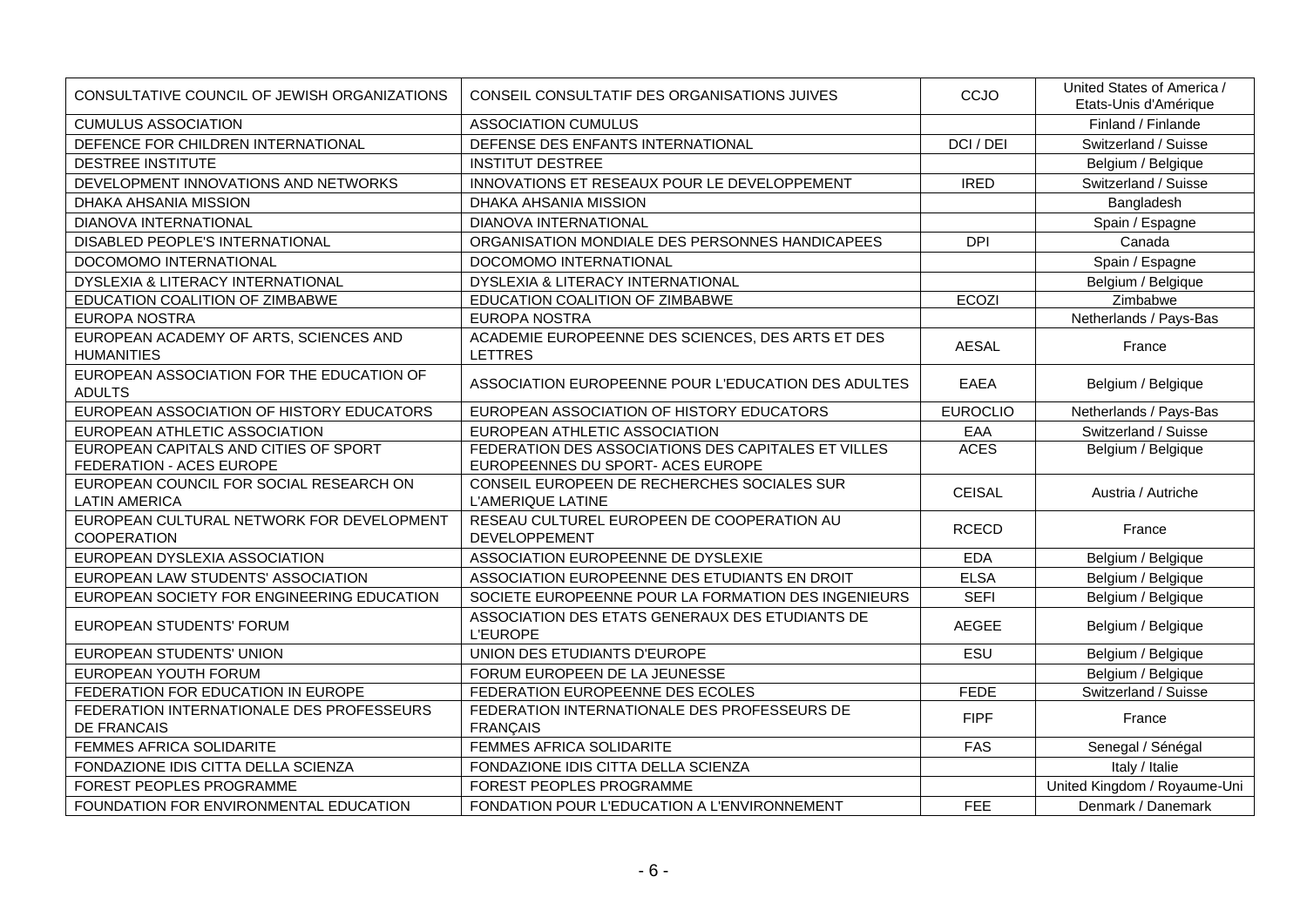| FRIENDSHIP AMBASSADORS FOUNDATION                                        | FRIENDSHIP AMBASSADORS FOUNDATION                                                      | <b>FAF</b>         | United States of America /<br>Etats-Unis d'Amérique |
|--------------------------------------------------------------------------|----------------------------------------------------------------------------------------|--------------------|-----------------------------------------------------|
| GENERAL ARAB WOMEN FEDERATION                                            | FEDERATION GENERALE DES FEMMES ARABES                                                  | <b>GAWF</b>        | Egypt / Egypte                                      |
| GLOBAL ALLIANCE FOR LGBT EDUCATION                                       | ALLIANCE POUR L'EDUCATION LGBT                                                         | <b>GALE</b>        | Netherlands / Pays-Bas                              |
| <b>GLOBAL CAMPAIGN FOR EDUCATION</b>                                     | CAMPAGNE MONDIALE POUR L'EDUCATION                                                     | GCE / CME          | South Africa / Afrique du Sud                       |
| <b>GRADUATE WOMEN INTERNATIONAL</b>                                      | FEDERATION INTERNATIONALE DES FEMMES DIPLOMEES DES<br><b>UNIVERSITES</b>               | GWI                | Switzerland / Suisse                                |
| <b>GUJARAT GRASSROOTS INNOVATIONS</b><br><b>AUGMENTATION NETWORK</b>     | GUJARAT GRASSROOTS INNOVATIONS AUGMENTATION<br><b>NETWORK</b>                          | <b>GIAN</b>        | India / Inde                                        |
| HOPE 87 (HUNDREDS OF ORIGINAL PROJECTS FOR<br>EMPLOYMENT)                | HOPE 87 (HUNDREDS OF ORIGINAL PROJECTS FOR<br>EMPLOYMENT)                              | HOPE 87            | Austria / Autriche                                  |
| HOSTELLING INTERNATIONAL                                                 | HOSTELLING INTERNATIONAL                                                               | H <sub>l</sub>     | United Kingdom / Royaume-Uni                        |
| HUMAN RIGHTS INFORMATION AND DOCUMENTATION<br>SYSTEMS, INTERNATIONAL     | SYSTEMES D'INFORMATION ET DE DOCUMENTATION SUR LES<br>DROITS DE L'HOMME, INTERNATIONAL | <b>HURIDOCS</b>    | Switzerland / Suisse                                |
| HUMANISTS INTERNATIONAL                                                  | HUMANISTS INTERNATIONAL                                                                | <b>IHEU</b>        | United Kingdom / Royaume-Uni                        |
| <b>IBERO-AMERICAN TELECOMMUNICATION</b><br><b>ORGANIZATION</b>           | ORGANISATION IBERO-AMERICAINE DES<br><b>TELECOMMUNICATIONS</b>                         | <b>OTI</b>         | Mexico / Mexique                                    |
| <b>INCLUSION INTERNATIONAL</b>                                           | <b>INCLUSION INTERNATIONAL</b>                                                         |                    | United Kingdom / Royaume-Uni                        |
| INDIGENOUS PEOPLES OF AFRICA COORDINATING<br><b>COMMITTEE</b>            | COMITE DE COORDINATION DES PEUPLES AUTOCHTONES<br><b>D'AFRIQUE</b>                     | <b>IPACC</b>       | South Africa / Afrique du Sud                       |
| <b>INSTITUT AFRIQUE MONDE</b>                                            | <b>INSTITUT AFRIQUE MONDE</b>                                                          | <b>IAM</b>         | France                                              |
| INSTITUT INTERNATIONAL D'ETUDES<br>ADMINISTRATIVES DE MONTREAL           | INSTITUT INTERNATIONAL D'ETUDES ADMINISTRATIVES DE<br><b>MONTREAL</b>                  |                    | Canada                                              |
| INSTITUTE OF AFRO-EUROPEAN CULTURES IN PARIS                             | INSTITUT DES CULTURES AFRO-EUROPEENNES A PARIS                                         | <b>ICAEP</b>       | France                                              |
| INSTITUTE OF CULTURAL AFFAIRS INTERNATIONAL                              | INSTITUT DES AFFAIRES CULTURELLES - INTERNATIONAL                                      | <b>ICA</b>         | Canada                                              |
| INTER-AMERICAN ORGANIZATION FOR HIGHER<br><b>EDUCATION</b>               | ORGANISATION UNIVERSITAIRE INTERAMERICAINE                                             | IOHE / OUI         | Canada                                              |
| INTERNATIONAL ACADEMY OF CERAMICS                                        | ACADEMIE INTERNATIONALE DE LA CERAMIQUE                                                | IAC / AIC          | Switzerland / Suisse                                |
| INTERNATIONAL ACADEMY OF PEOPLE'S DIPLOMACY                              | ACADEMIE INTERNATIONALE DE LA DEMOCRATIE POPULAIRE                                     |                    | Russian Federation / Fédération<br>de Russie        |
| INTERNATIONAL ADVERTISING ASSOCIATION                                    | ASSOCIATION INTERNATIONALE DE PUBLICITE                                                | <b>IAA</b>         | United States of America /<br>Etats-Unis d'Amérique |
| INTERNATIONAL ALLIANCE OF WOMEN                                          | ALLIANCE INTERNATIONALE DES FEMMES                                                     | IAW / AIF          | Switzerland / Suisse                                |
| INTERNATIONAL AMATEUR THEATRE ASSOCIATION                                | ASSOCIATION INTERNATIONALE DU THEATRE AMATEUR                                          | <b>IATA - AITA</b> | Belgium / Belgique                                  |
| INTERNATIONAL ASSOCIATION FOR CONTINUING<br><b>ENGINEERING EDUCATION</b> | INTERNATIONAL ASSOCIATION FOR CONTINUING ENGINEERING<br><b>EDUCATION</b>               | <b>IACEE</b>       | United States of America /<br>Etats-Unis d'Amérique |
| INTERNATIONAL ASSOCIATION FOR COUNSELLING                                | ASSOCIATION INTERNATIONALE POUR LE CONSEIL<br><b>PSYCHOLOGIQUE</b>                     | <b>IAC - IRTAC</b> | Malta / Malte                                       |
| INTERNATIONAL ASSOCIATION FOR EDUCATIONAL<br>AND VOCATIONAL GUIDANCE     | ASSOCIATION INTERNATIONALE D'ORIENTATION SCOLAIRE ET<br>PROFESSIONNELLE                | IAEVG / AIOSP      | France                                              |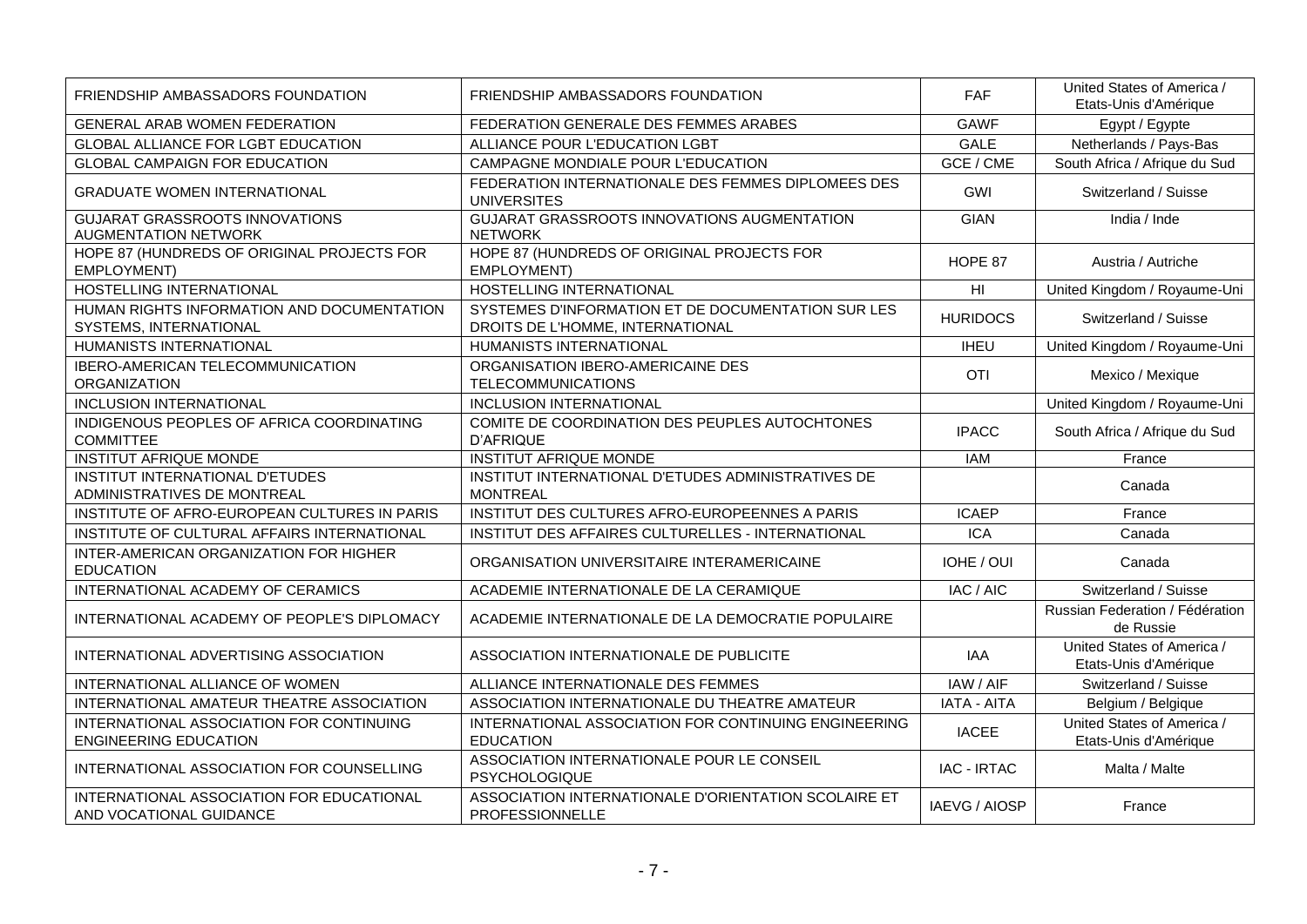| INTERNATIONAL ASSOCIATION FOR EDUCATIONAL<br><b>ASSESSMENT</b>                 | ASSOCIATION INTERNATIONALE POUR L'EVALUATION<br><b>EDUCATIVE</b>                                                      | <b>IAEA</b>            | South Africa / Afrique du Sud                       |
|--------------------------------------------------------------------------------|-----------------------------------------------------------------------------------------------------------------------|------------------------|-----------------------------------------------------|
| INTERNATIONAL ASSOCIATION FOR EVALUATION OF<br>EDUCATIONAL ACHIEVEMENT         | ASSOCIATION INTERNATIONALE POUR L'EVALUATION DU<br>RENDEMENT SCOLAIRE                                                 | <b>IEA</b>             | Netherlands / Pays-Bas                              |
| INTERNATIONAL ASSOCIATION FOR EXCHANGE OF<br>STUDENTS FOR TECHNICAL EXPERIENCE | ASSOCIATION INTERNATIONALE POUR L'ECHANGE<br>D'ETUDIANTS EN VUE DE L'ACQUISITION D'UNE EXPERIENCE<br><b>TECHNIQUE</b> | <b>IAESTE</b>          | Luxembourg                                          |
| INTERNATIONAL ASSOCIATION FOR MEDIA AND<br><b>COMMUNICATION RESEARCH</b>       | ASSOCIATION INTERNATIONALE DES ETUDES ET RECHERCHES<br>SUR L'INFORMATION ET LA COMMUNICATION                          | <b>IAMCR / AIERI</b>   | Uruguay                                             |
| INTERNATIONAL ASSOCIATION FOR MONGOL STUDIES                                   | INTERNATIONAL ASSOCIATION FOR MONGOL STUDIES                                                                          | <b>IAMS</b>            | Mongolia / Mongolie                                 |
| INTERNATIONAL ASSOCIATION FOR POLITICAL<br><b>SCIENCE STUDENTS</b>             | ASSOCIATION INTERNATIONALE DES ETUDIANTS EN SCIENCE<br><b>POLITIQUE</b>                                               | <b>IAPSS</b>           | Netherlands / Pays-Bas                              |
| INTERNATIONAL ASSOCIATION OF ACADEMIES OF<br><b>SCIENCES</b>                   | ASSOCIATION INTERNATIONALE DES ACADEMIES DES<br><b>SCIENCES</b>                                                       | <b>IAAS</b>            | Ukraine                                             |
| INTERNATIONAL ASSOCIATION OF ART                                               | ASSOCIATION INTERNATIONALE DES ARTS PLASTIQUES                                                                        | IAA / AIAP             | France                                              |
| INTERNATIONAL ASSOCIATION OF ART CRITICS                                       | ASSOCIATION INTERNATIONALE DES CRITIQUES D'ART                                                                        | <b>AICA</b>            | France                                              |
| INTERNATIONAL ASSOCIATION OF CHARITIES                                         | ASSOCIATION INTERNATIONALE DES CHARITES                                                                               | $\overline{IAC}$ / AIC | Belgium / Belgique                                  |
| INTERNATIONAL ASSOCIATION OF CONFERENCE<br><b>INTERPRETERS</b>                 | ASSOCIATION INTERNATIONALE DES INTERPRETES DE<br>CONFERENCE                                                           | <b>AIIC</b>            | Switzerland / Suisse                                |
| INTERNATIONAL ASSOCIATION OF DEMOCRATIC<br>LAWYERS                             | ASSOCIATION INTERNATIONALE DES JURISTES DEMOCRATES                                                                    | IADL / AIJD            | Belgium / Belgique                                  |
| INTERNATIONAL ASSOCIATION OF EDUCATORS FOR<br><b>PEACE</b>                     | ASSOCIATION INTERNATIONALE DES EDUCATEURS A LA PAIX                                                                   | AIEP / IAEP            | France                                              |
| INTERNATIONAL ASSOCIATION OF FILM AND<br>TELEVISION SCHOOLS                    | CENTRE INTERNATIONAL DE LIAISON DES ECOLES DE CINEMA<br>ET DE TELEVISION                                              | <b>CILECT</b>          | Bulgaria / Bulgarie                                 |
| INTERNATIONAL ASSOCIATION OF<br><b>HYDROGEOLOGISTS</b>                         | ASSOCIATION INTERNATIONALE DES HYDROGEOLOGUES                                                                         | IAH                    | United Kingdom / Royaume-Uni                        |
| INTERNATIONAL ASSOCIATION OF SOUND AND<br>AUDIOVISUAL ARCHIVES                 | ASSOCIATION INTERNATIONALE D'ARCHIVES SONORES ET<br><b>AUDIOVISUELLES</b>                                             | <b>IASA</b>            | United Kingdom / Royaume-Uni                        |
| INTERNATIONAL ASSOCIATION OF STUDENTS IN<br>AGRICULTURE AND RELATED SCIENCES   | ASSOCIATION INTERNATIONALE DES ETUDIANTS EN<br><b>AGRICULTURE</b>                                                     | <b>IAAS</b>            | Belgium / Belgique                                  |
| INTERNATIONAL ASSOCIATION OF STUDENTS IN<br><b>ECONOMICS AND MANAGEMENT</b>    | ASSOCIATION INTERNATIONALE DES ETUDIANTS EN SCIENCES<br>ECONOMIQUES ET COMMERCIALES                                   | <b>AIESEC</b>          | Netherlands / Pays-Bas                              |
| INTERNATIONAL ASSOCIATION OF UNIVERSITY<br><b>PRESIDENTS</b>                   | ASSOCIATION INTERNATIONALE DES RECTEURS<br><b>D'UNIVERSITES</b>                                                       | <b>IAUP</b>            | United States of America /<br>Etats-Unis d'Amérique |
| INTERNATIONAL ASSOCIATION OF UNIVERSITY<br>PROFESSORS AND LECTURERS            | ASSOCIATION INTERNATIONALE DES PROFESSEURS ET<br>MAITRES DE CONFERENCES DES UNIVERSITES                               | <b>IAUPL</b>           | France                                              |
| INTERNATIONAL ASSOCIATION TO SAVE TYRE                                         | ASSOCIATION INTERNATIONALE POUR LA SAUVEGARDE DE TYR                                                                  | <b>AIST</b>            | France                                              |
| INTERNATIONAL ASTRONAUTICAL FEDERATION                                         | FEDERATION INTERNATIONALE D'ASTRONAUTIQUE                                                                             | <b>IAF</b>             | France                                              |
| INTERNATIONAL ASTRONOMICAL UNION                                               | UNION ASTRONOMIQUE INTERNATIONALE                                                                                     | IAU / UAI              | France                                              |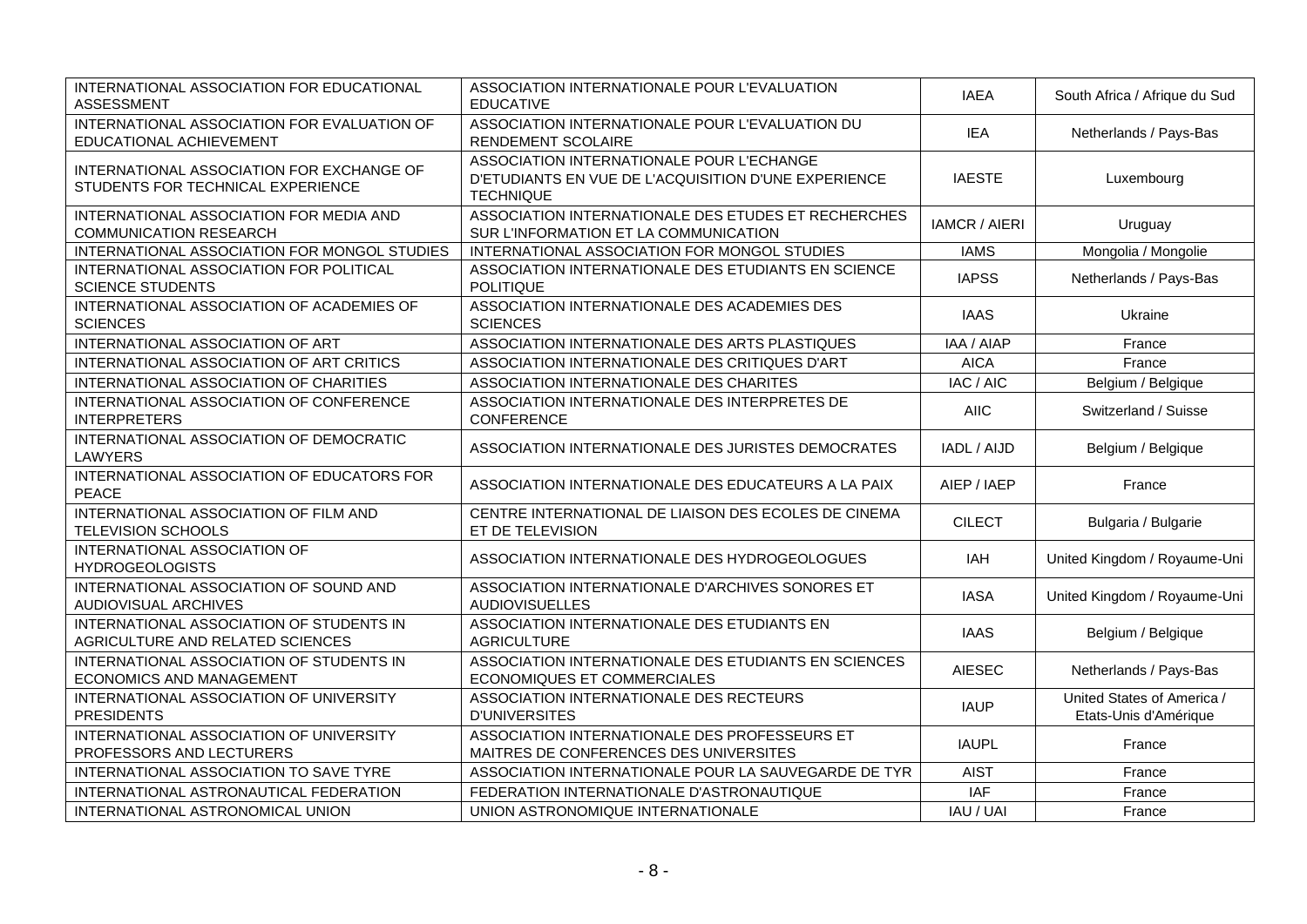| INTERNATIONAL BACCALAUREATE ORGANIZATION                                             | ORGANISATION DU BACCALAUREAT INTERNATIONAL                                                         | <b>IBO</b>           | Switzerland / Suisse                                |
|--------------------------------------------------------------------------------------|----------------------------------------------------------------------------------------------------|----------------------|-----------------------------------------------------|
| INTERNATIONAL BOOKSELLERS FEDERATION                                                 | FEDERATION INTERNATIONALE DES LIBRAIRES                                                            |                      | Belgium / Belgique                                  |
| INTERNATIONAL CARTOGRAPHIC ASSOCIATION                                               | ASSOCIATION CARTOGRAPHIQUE INTERNATIONALE                                                          | <b>ICA-ACI</b>       | Hungary / Hongrie                                   |
| INTERNATIONAL CATHOLIC CENTRE FOR<br><b>COOPERATION WITH UNESCO</b>                  | CENTRE CATHOLIQUE INTERNATIONAL DE COOPERATION AVEC<br><b>L'UNESCO</b>                             | <b>CCIC</b>          | France                                              |
| INTERNATIONAL CATHOLIC CHILD BUREAU                                                  | BUREAU INTERNATIONAL CATHOLIQUE DE L'ENFANCE                                                       | <b>BICE</b>          | France                                              |
| INTERNATIONAL CATHOLIC SOCIETY FOR GIRLS                                             | ASSOCIATION CATHOLIQUE INTERNATIONALE DE SERVICES<br>POUR LA JEUNESSE FEMININE                     | <b>ACISJF</b>        | Switzerland / Suisse                                |
| INTERNATIONAL CENTRE OF APPLIED PHONETICS                                            | CENTRE INTERNATIONAL DE PHONETIQUE APPLIQUEE                                                       | <b>CIPA</b>          | Belgium / Belgique                                  |
| INTERNATIONAL CHRISTIAN ORGANISATION OF THE<br><b>MEDIA</b>                          | ORGANISATION CHRETIENNE INTERNATIONALE DES MEDIAS                                                  | <b>ICOM</b>          | Switzerland / Suisse                                |
| INTERNATIONAL COMMISSION OF JURISTS                                                  | COMMISSION INTERNATIONALE DE JURISTES                                                              | <b>ICJ</b>           | Switzerland / Suisse                                |
| INTERNATIONAL COMMUNICATIONS VOLUNTEERS -<br><b>ICVOLUNTEERS</b>                     | VOLONTAIRES INTERNATIONAUX DE LA COMMUNICATION -<br><b>ICVOLONTAIRES</b>                           |                      | Switzerland / Suisse                                |
| INTERNATIONAL CONFEDERATION OF SOCIETIES OF<br>AUTHORS AND COMPOSERS                 | CONFEDERATION INTERNATIONALE DES SOCIETES D'AUTEURS<br>ET COMPOSITEURS                             | <b>CISAC</b>         | France                                              |
| INTERNATIONAL CONSORTIUM ON LANDSLIDES                                               | CONSORTIUM INTERNATIONAL SUR LES GLISSEMENTS DE<br><b>TERRAIN</b>                                  | ICL                  | Japan / Japon                                       |
| INTERNATIONAL COORDINATION COUNCIL OF<br>EDUCATIONAL INSTITUTIONS ALUMNI             | INTERNATIONAL COORDINATION COUNCIL OF EDUCATIONAL<br><b>INSTITUTIONS ALUMNI</b>                    | INCORVUZ-<br>XXI     | Russian Federation / Fédération<br>de Russie        |
| INTERNATIONAL COUNCIL FOR EDUCATION OF<br>PEOPLE WITH VISUAL IMPAIRMENT              | CONSEIL INTERNATIONAL DES HANDICAPES DE LA VUE                                                     | <b>ICEVI</b>         | India / Inde                                        |
| INTERNATIONAL COUNCIL FOR HEALTH, PHYSICAL<br>EDUCATION, RECREATION, SPORT AND DANCE | CONSEIL INTERNATIONAL POUR L'HYGIENE, L'EDUCATION<br>PHYSIQUE, LA RECREATION, LE SPORT ET LA DANSE | <b>ICHPER-SD</b>     | United States of America /<br>Etats-Unis d'Amérique |
| INTERNATIONAL COUNCIL FOR OPEN AND DISTANCE<br><b>EDUCATION</b>                      | CONSEIL INTERNATIONAL POUR L'EDUCATION OUVERTE ET A<br><b>DISTANCE</b>                             | <b>ICDE</b>          | Norway / Norvège                                    |
| INTERNATIONAL COUNCIL FOR TRADITIONAL MUSIC                                          | CONSEIL INTERNATIONAL DE LA MUSIQUE TRADITIONNELLE                                                 | <b>ICTM</b>          | Austria / Autriche                                  |
| INTERNATIONAL COUNCIL OF ASSOCIATIONS FOR<br><b>SCIENCE EDUCATION</b>                | FEDERATION INTERNATIONALE DES ASSOCIATIONS DE<br>PROFESSEURS DE SCIENCES                           | <b>ICASE / FIAPS</b> | Ireland / Irlande                                   |
| INTERNATIONAL COUNCIL OF JEWISH WOMEN                                                | CONSEIL INTERNATIONAL DES FEMMES JUIVES                                                            | <b>ICJW/CIFJ</b>     | United Kingdom / Royaume-Uni                        |
| INTERNATIONAL COUNCIL OF WOMEN                                                       | CONSEIL INTERNATIONAL DES FEMMES                                                                   | ICW/CIF              | France                                              |
| INTERNATIONAL COUNCIL ON EDUCATION FOR<br><b>TEACHING</b>                            | CONSEIL INTERNATIONAL DE LA PREPARATION A<br><b>L'ENSEIGNEMENT</b>                                 | <b>ICET</b>          | United States of America /<br>Etats-Unis d'Amérique |
| INTERNATIONAL COUNCIL ON SOCIAL WELFARE                                              | CONSEIL INTERNATIONAL DE L'ACTION SOCIALE                                                          | <b>ICSW</b>          | Uganda / Ouganda                                    |
| INTERNATIONAL CULTURAL YOUTH EXCHANGE                                                | ECHANGE CULTUREL INTERNATIONAL DE JEUNESSE                                                         | <b>ICYE</b>          | Germany / Allemagne                                 |
| INTERNATIONAL DANCE COUNCIL                                                          | CONSEIL INTERNATIONAL DE LA DANSE                                                                  | <b>CID</b>           | France                                              |
| INTERNATIONAL EURASIAN ACADEMY OF SCIENCES                                           | INTERNATIONAL EURASIAN ACADEMY OF SCIENCES                                                         | <b>IEAS</b>          | China / Chine                                       |
| INTERNATIONAL FEDERATION FOR HOME ECONOMICS                                          | FEDERATION INTERNATIONALE POUR L'ECONOMIE FAMILIALE                                                | <b>IFHE</b>          | Germany / Allemagne                                 |
| INTERNATIONAL FEDERATION FOR HOUSING AND<br><b>PLANNING</b>                          | FEDERATION INTERNATIONALE POUR L'HABITATION.<br>L'URBANISME ET L'AMENAGEMENT DU TERRITOIRE         | IFHP - FIHUAT        | Denmark / Danemark                                  |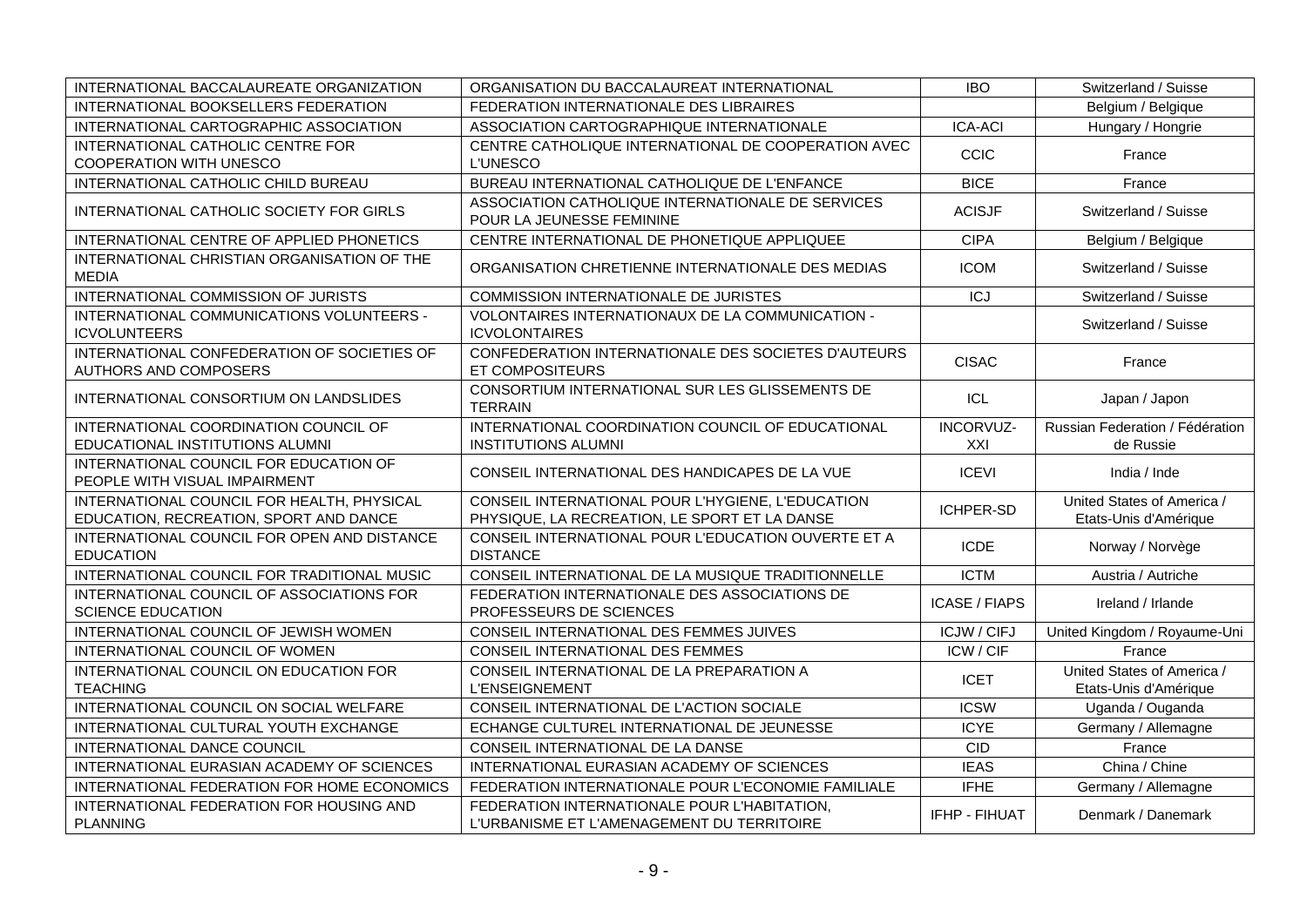| INTERNATIONAL FEDERATION FOR HUMAN RIGHTS                               | FEDERATION INTERNATIONALE DES LIGUES DES DROITS DE<br><b>L'HOMME</b>                | <b>FIDH</b>          | France                       |
|-------------------------------------------------------------------------|-------------------------------------------------------------------------------------|----------------------|------------------------------|
| INTERNATIONAL FEDERATION FOR INFORMATION<br><b>PROCESSING</b>           | FEDERATION INTERNATIONALE POUR LE TRAITEMENT DE<br><b>L'INFORMATION</b>             | <b>IFIP</b>          | Austria / Autriche           |
| INTERNATIONAL FEDERATION FOR PARENT<br><b>EDUCATION</b>                 | FEDERATION INTERNATIONALE POUR L'EDUCATION DES<br><b>PARENTS</b>                    | IFPE / FIEP          | France                       |
| INTERNATIONAL FEDERATION MUSIC HOPE                                     | FEDERATION INTERNATIONALE MUSIQUE ESPERANCE                                         | <b>FIME</b>          | France                       |
| INTERNATIONAL FEDERATION OF ACTORS                                      | FEDERATION INTERNATIONALE DES ACTEURS                                               | <b>FIAPA</b>         | Belgium / Belgique           |
| INTERNATIONAL FEDERATION OF ANCIENT VEHICLES -<br><b>FIVA</b>           | FEDERATION INTERNATIONALE DES VEHICULES ANCIENS - FIVA                              | <b>FIVA</b>          | Italy / Italie               |
| INTERNATIONAL FEDERATION OF ARTS COUNCILS<br>AND CULTURE AGENCIES       | FEDERATION INTERNATIONALE DE CONSEILS DES ARTS ET DES<br><b>AGENCES CULTURELLES</b> | <b>IFACCA</b>        | Australia / Australie        |
| INTERNATIONAL FEDERATION OF ASSOCIATIONS OF<br>THE ELDERLY              | FEDERATION INTERNATIONALE DES ASSOCIATIONS DE<br>PERSONNES AGEES                    | <b>FIAPA</b>         | France                       |
| INTERNATIONAL FEDERATION OF CATHOLIC<br><b>UNIVERSITIES</b>             | FEDERATION INTERNATIONALE DES UNIVERSITES<br><b>CATHOLIQUES</b>                     | <b>FIUC</b>          | France                       |
| INTERNATIONAL FEDERATION OF COALITIONS FOR<br><b>CULTURAL DIVERSITY</b> | FEDERATION INTERNATIONALE DES COALITIONS POUR LA<br><b>DIVERSITE CULTURELLE</b>     | <b>IFCCD / FICDC</b> | Canada                       |
| INTERNATIONAL FEDERATION OF EAST-CENTRAL<br>EUROPEAN INSTITUTES         | FEDERATION INTERNATIONALE DES INSTITUTS DE L'EUROPE<br><b>DU CENTRE-EST</b>         |                      | Poland / Pologne             |
| INTERNATIONAL FEDERATION OF FILM ARCHIVES                               | FEDERATION INTERNATIONALE DES ARCHIVES DU FILM                                      | <b>FIAF</b>          | Belgium / Belgique           |
| INTERNATIONAL FEDERATION OF LANDSCAPE<br><b>ARCHITECTS</b>              | FEDERATION INTERNATIONALE DES ARCHITECTES<br><b>PAYSAGISTES</b>                     | <b>IFLA</b>          | Belgium / Belgique           |
| INTERNATIONAL FEDERATION OF LANGUAGE<br><b>TEACHER ASSOCIATIONS</b>     | FEDERATION INTERNATIONALE DES PROFESSEURS DE<br><b>LANGUES VIVANTES</b>             | <b>FIPLV</b>         | Australia / Australie        |
| INTERNATIONAL FEDERATION OF MEDICAL STUDENTS'<br><b>ASSOCIATION</b>     | FEDERATION INTERNATIONALE DES ASSOCIATIONS<br><b>D'ETUDIANTS EN MEDECINE</b>        | <b>IFMSA</b>         | France                       |
| INTERNATIONAL FEDERATION OF MUSICIANS                                   | FEDERATION INTERNATIONALE DES MUSICIENS                                             | <b>FIM</b>           | France                       |
| INTERNATIONAL FEDERATION OF PHOTOGRAPHIC ART                            | FEDERATION INTERNATIONALE DE L'ART PHOTOGRAPHIQUE                                   | IFPA / FIAP          | Luxembourg                   |
| INTERNATIONAL FEDERATION OF RED CROSS AND<br>RED CRESCENT SOCIETIES     | FEDERATION INTERNATIONALE DES SOCIETES DE LA CROIX-<br>ROUGE ET DU CROISSANT-ROUGE  | <b>IFRC</b>          | Switzerland / Suisse         |
| INTERNATIONAL FEDERATION OF REPRODUCTION<br>RIGHTS ORGANIZATIONS        | FEDERATION INTERNATIONALE DES ORGANISMES GERANT LES<br>DROITS DE REPRODUCTION       | <b>IFRRO</b>         | Belgium / Belgique           |
| INTERNATIONAL FEDERATION OF RURAL ADULT<br><b>CATHOLIC MOVEMENTS</b>    | FEDERATION INTERNATIONALE DES MOUVEMENTS D'ADULTES<br><b>RURAUX CATHOLIQUES</b>     | <b>FIMARC</b>        | Belgium / Belgique           |
| INTERNATIONAL FEDERATION OF TELEVISION<br><b>ARCHIVES</b>               | FEDERATION INTERNATIONALE DES ARCHIVES DE TELEVISION                                | <b>IFTA / FIAT</b>   | Netherlands / Pays-Bas       |
| INTERNATIONAL FEDERATION OF THE PERIODICAL<br><b>PRESS</b>              | FEDERATION INTERNATIONALE DE LA PRESSE PERIODIQUE                                   | <b>FIPP</b>          | United Kingdom / Royaume-Uni |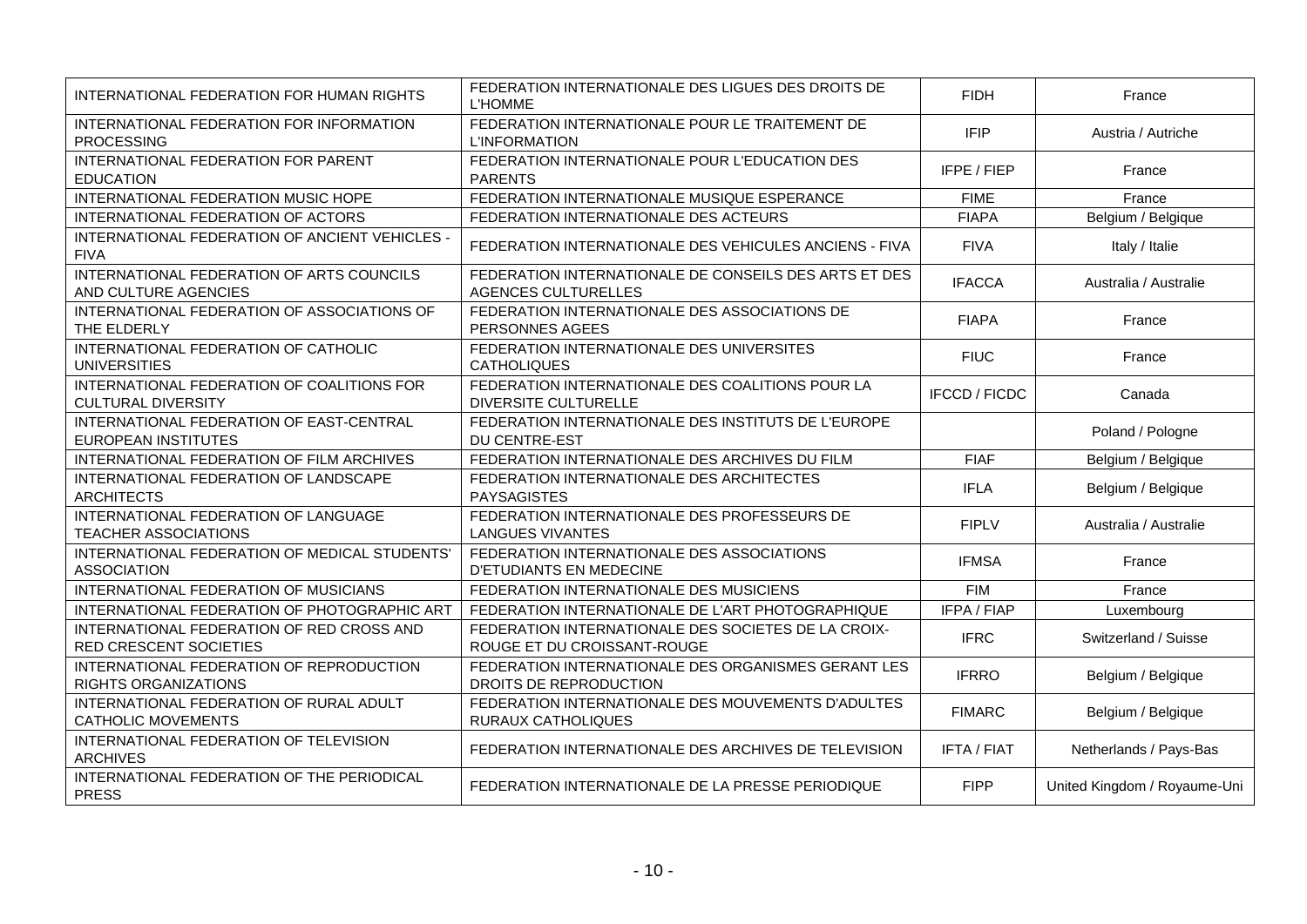| INTERNATIONAL FEDERATION OF TRAINING CENTRES<br>FOR THE PROMOTION OF PROGRESSIVE EDUCATION              | FEDERATION INTERNATIONALE DES CENTRES<br>D'ENTRAINEMENT AUX METHODES D'EDUCATION ACTIVE         | <b>FICEMEA</b>      | Belgium / Belgique                                  |
|---------------------------------------------------------------------------------------------------------|-------------------------------------------------------------------------------------------------|---------------------|-----------------------------------------------------|
| INTERNATIONAL FEDERATION OF TRANSLATORS                                                                 | FEDERATION INTERNATIONALE DES TRADUCTEURS                                                       | IFT / FIT           | France                                              |
| INTERNATIONAL FEDERATION OF WOMEN IN LEGAL<br><b>CAREERS</b>                                            | FEDERATION INTERNATIONALE DES FEMMES DES CARRIERES<br><b>JURIDIQUES</b>                         | <b>IFWL / FIFCJ</b> | Mozambique                                          |
| INTERNATIONAL FEDERATION OF WOMEN LAWYERS                                                               | FEDERATION INTERNATIONALE DES FEMMES JURISTES                                                   | <b>FIDA</b>         | Malaysia / Malaisie                                 |
| INTERNATIONAL FEDERATION OF WORKERS'<br>EDUCATION ASSOCIATIONS                                          | FEDERATION INTERNATIONALE DES ASSOCIATIONS POUR<br>L'EDUCATION DES TRAVAILLEURS                 | <b>IFWEA</b>        | South Africa / Afrique du Sud                       |
| INTERNATIONAL FELLOWSHIP OF RECONCILIATION                                                              | MOUVEMENT INTERNATIONAL DE LA RECONCILIATION                                                    | <b>IFOR</b>         | Netherlands / Pays-Bas                              |
| INTERNATIONAL INFORMATION CENTRE FOR<br><b>TERMINOLOGY</b>                                              | CENTRE INTERNATIONAL D'INFORMATION POUR LA<br><b>TERMINOLOGIE</b>                               | <b>INFOTERM</b>     | Austria / Autriche                                  |
| INTERNATIONAL INSTITUTE FOR PEACE                                                                       | INSTITUT INTERNATIONAL DE LA PAIX                                                               | <b>IIP</b>          | Austria / Autriche                                  |
| INTERNATIONAL INSTITUTE OF HUMANITARIAN LAW                                                             | INSTITUT INTERNATIONAL DE DROIT HUMANITAIRE                                                     | IIHL / IIDH         | Italy / Italie                                      |
| INTERNATIONAL JUVENILE JUSTICE OBSERVATORY                                                              | OBSERVATOIRE INTERNATIONAL DE JUSTICE JUVENILE                                                  | <b>OIJJ</b>         | Belgium / Belgique                                  |
| INTERNATIONAL LESBIAN, GAY, BISEXUAL,<br>TRANSGENDER AND QUEER YOUTH AND STUDENT<br><b>ORGANIZATION</b> | INTERNATIONAL LESBIAN, GAY, BISEXUAL, TRANSGENDER AND<br>QUEER YOUTH AND STUDENT ORGANIZATION   | <b>IGLYO</b>        | Belgium / Belgique                                  |
| INTERNATIONAL LITERACY ASSOCIATION (former<br>Reading Association)                                      | ASSOCIATION INTERNATIONALE POUR L'ALPHABETISATION<br>(anciennement Association pour la lecture) | <b>ILA</b>          | United States of America /<br>Etats-Unis d'Amérique |
| INTERNATIONAL LITERACY INSTITUTE                                                                        | INSTITUT INTERNATIONAL DE L'ALPHABETISATION                                                     | ILI                 | United States of America /<br>Etats-Unis d'Amérique |
| INTERNATIONAL MEDITERRANEAN WOMEN'S FORUM                                                               | FORUM INTERNATIONAL DES FEMMES DE LA MEDITERRANEE                                               |                     | Italy / Italie                                      |
| INTERNATIONAL MONTESSORI ASSOCIATION                                                                    | ASSOCIATION MONTESSORI INTERNATIONALE                                                           | AMI                 | Netherlands / Pays-Bas                              |
| INTERNATIONAL MOVEMENT OF CATHOLIC<br>AGRICULTURAL AND RURAL YOUTH                                      | MOUVEMENT INTERNATIONAL DE LA JEUNESSE AGRICOLE ET<br>RURALE CATHOLIQUE                         | <b>MIJARC</b>       | Belgium / Belgique                                  |
| INTERNATIONAL NETWORK FOR QUALITY ASSURANCE<br>AGENCIES IN HIGHER EDUCATION                             | RESEAU INTERNATIONAL DES ORGANISMES D'ASSURANCE DE<br>LA QUALITE DANS L'ENSEIGNEMENT SUPERIEUR  | <b>INQAAHE</b>      | Spain / Espagne                                     |
| INTERNATIONAL NETWORK OF WOMEN ENGINEERS<br>AND SCIENTISTS                                              | RESEAU INTERNATIONAL DE FEMMES INGENIEURS ET<br><b>SCIENTIFIQUES</b>                            | <b>INWES</b>        | Canada                                              |
| INTERNATIONAL OCEAN INSTITUTE                                                                           | INSTITUT INTERNATIONAL DE L'OCEAN                                                               | IOI                 | Malta / Malte                                       |
| INTERNATIONAL ORGANIZATION FOR CHEMICAL<br><b>SCIENCES IN DEVELOPMENT</b>                               | ORGANISATION INTERNATIONALE DES SCIENCES CHIMIQUES<br>POUR LE DEVELOPPEMENT                     | <b>IOCD</b>         | Belgium / Belgique                                  |
| INTERNATIONAL ORGANIZATION FOR<br><b>STANDARDIZATION</b>                                                | ORGANISATION INTERNATIONALE DE NORMALISATION                                                    | <b>ISO</b>          | Switzerland / Suisse                                |
| INTERNATIONAL ORGANIZATION FOR THE RIGHT TO<br>EDUCATION AND FREEDOM OF EDUCATION                       | ORGANISATION INTERNATIONALE POUR LE DROIT A<br>L'EDUCATION ET LA LIBERTE D'ENSEIGNEMENT         | <b>OIDEL</b>        | Switzerland / Suisse                                |
| INTERNATIONAL ORGANIZATION OF FOLK ART                                                                  | COMITE INTERNATIONAL DES ARTS ET TRADITIONS<br><b>POPULAIRES</b>                                | <b>IOV</b>          | Austria / Autriche                                  |
| INTERNATIONAL PHARMACEUTICAL STUDENTS'<br><b>FEDERATION</b>                                             | FEDERATION INTERNATIONALE DES ETUDIANTS EN PHARMACIE                                            | <b>IPSF</b>         | Netherlands / Pays-Bas                              |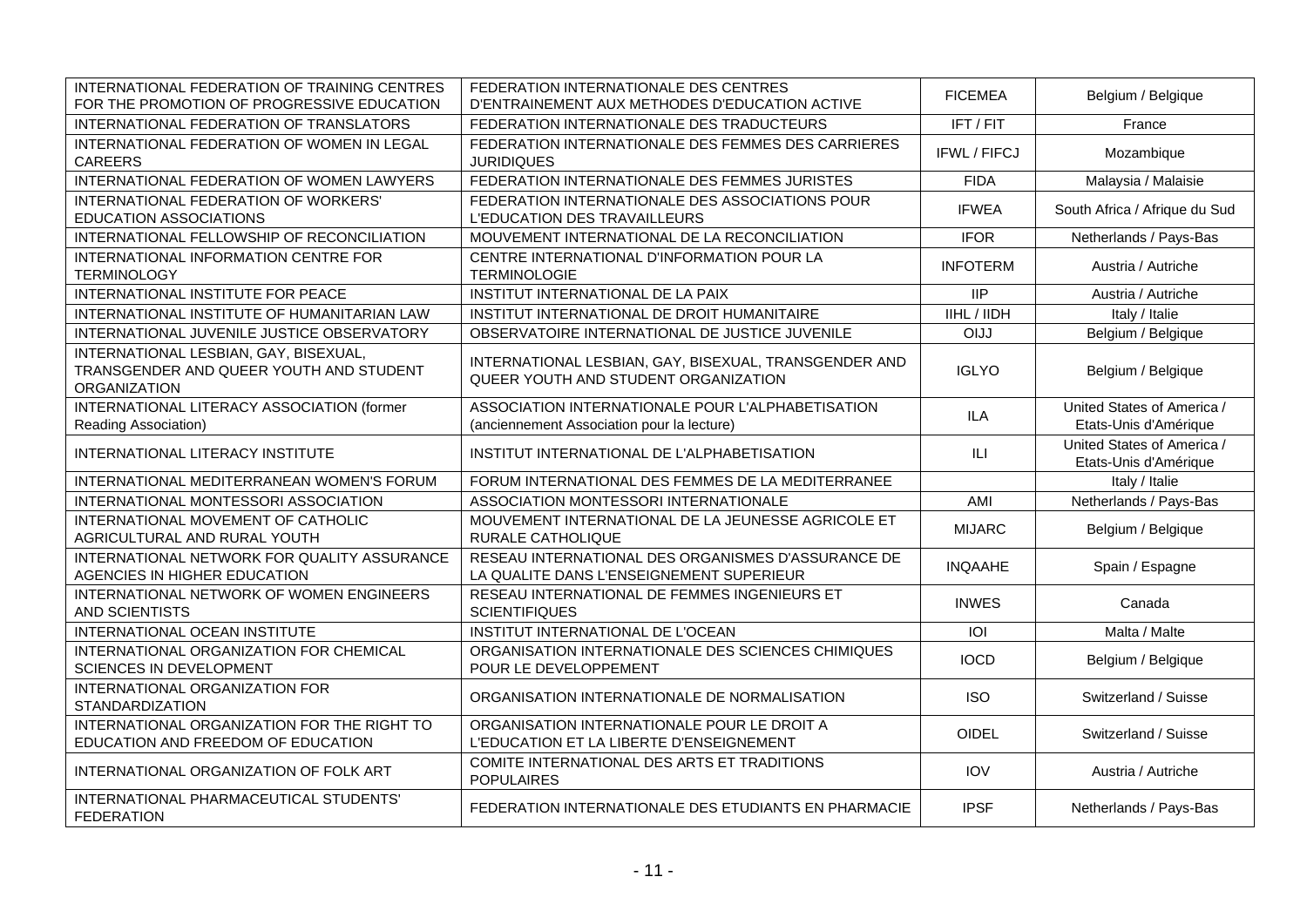| INTERNATIONAL PLANNED PARENTHOOD FEDERATION                                 | FEDERATION INTERNATIONALE POUR LE PLANNING FAMILIAL                                   | <b>IPPF</b>        | United Kingdom / Royaume-Uni                        |
|-----------------------------------------------------------------------------|---------------------------------------------------------------------------------------|--------------------|-----------------------------------------------------|
| <b>INTERNATIONAL POLICE ASSOCIATION</b>                                     | INTERNATIONAL POLICE ASSOCIATION                                                      | <b>IPACC</b>       | United Kingdom / Royaume-Uni                        |
| INTERNATIONAL PUBLIC TELEVISION                                             | CONFERENCE INTERNATIONALE DES TELEVISIONS DE SERVICE<br><b>PUBLIC</b>                 | <b>INPUT</b>       | Belgium / Belgique                                  |
| INTERNATIONAL PUBLISHERS ASSOCIATION                                        | UNION INTERNATIONALE DES EDITEURS                                                     | <b>IPA</b>         | Switzerland / Suisse                                |
| INTERNATIONAL SCHOOL PSYCHOLOGY ASSOCIATION                                 | ASSOCIATION INTERNATIONALE DE PSYCHOLOGIE SCOLAIRE                                    | <b>ISPA</b>        | Netherlands / Pays-Bas                              |
| INTERNATIONAL SEISMOLOGICAL CENTRE                                          | CENTRE SEISMOLOGIQUE INTERNATIONAL                                                    | <b>ISC</b>         | United Kingdom / Royaume-Uni                        |
| INTERNATIONAL SOCIAL TOURISM ORGANIZATION                                   | ORGANISATION INTERNATIONALE DU TOURISME SOCIAL                                        | <b>OITS</b>        | Belgium / Belgique                                  |
| INTERNATIONAL SOCIETY FOR CHINESE LANGUAGE<br><b>TEACHING</b>               | SOCIETE INTERNATIONALE POUR L'ENSEIGNEMENT DE LA<br><b>LANGUE CHINOISE</b>            | <b>ISCLT</b>       | China / Chine                                       |
| INTERNATIONAL SOCIETY FOR EDUCATION THROUGH<br><b>ART</b>                   | SOCIETE INTERNATIONALE POUR L'EDUCATION ARTISTIQUE                                    | <b>INSEA</b>       | Portugal                                            |
| INTERNATIONAL SOCIETY OF CITY AND REGIONAL<br><b>PLANNERS</b>               | ASSOCIATION INTERNATIONALE DES URBANISTES                                             | <b>ISOCARP</b>     | Netherlands / Pays-Bas                              |
| INTERNATIONAL SOLAR ENERGY SOCIETY                                          | SOCIETE INTERNATIONALE D'ENERGIE SOLAIRE                                              | <b>ISES</b>        | Germany / Allemagne                                 |
| INTERNATIONAL STATISTICAL INSTITUTE                                         | INSTITUT INTERNATIONAL DE STATISTIQUE                                                 | <b>ISI</b>         | Netherlands / Pays-Bas                              |
| INTERNATIONAL STUDENT IDENTITY CARD<br><b>ASSOCIATION</b>                   | INTERNATIONAL STUDENT IDENTITY CARD ASSOCIATION                                       | <b>ISIC</b>        | Netherlands / Pays-Bas                              |
| INTERNATIONAL TRADE UNION CONFEDERATION                                     | CONFEDERATION SYNDICALE INTERNATIONALE                                                | <b>ITUC / CIS</b>  | Belgium / Belgique                                  |
| INTERNATIONAL UNION FOR HEALTH PROMOTION AND<br><b>EDUCATION</b>            | UNION INTERNATIONALE DE PROMOTION DE LA SANTE ET<br>D'EDUCATION POUR LA SANTE         | <b>IUHPE</b>       | France                                              |
| INTERNATIONAL UNION FOR VACUUM SCIENCE,<br>TECHNIQUE AND APPLICATIONS       | UNION INTERNATIONALE POUR LA SCIENCE, LA TECHNIQUE ET<br>LES APPLICATIONS DU VIDE     | <b>IUVSTA</b>      | Austria / Autriche                                  |
| <b>INTERNATIONAL UNION OF NOTARIES</b>                                      | UNION INTERNATIONALE DU NOTARIAT                                                      | <b>UINL</b>        | Italy / Italie                                      |
| INTERNATIONAL WORK GROUP FOR INDIGENOUS<br><b>AFFAIRS</b>                   | INTERNATIONAL WORK GROUP FOR INDIGENOUS AFFAIRS                                       | <b>IWGIA</b>       | Denmark / Danemark                                  |
| INTERNATIONAL YOUNG CATHOLIC STUDENTS                                       | JEUNESSE ETUDIANTE CATHOLIQUE INTERNATIONALE                                          | JYCS / JECI        | France                                              |
| INTERNATIONAL YOUNG CHRISTIAN WORKERS                                       | JEUNESSE OUVRIERE CHRETIENNE INTERNATIONALE                                           | <b>IYCW / JOCI</b> | Belgium / Belgique                                  |
| <b>INTERNET SOCIETY</b>                                                     | <b>INTERNET SOCIETY</b>                                                               |                    | United States of America /<br>Etats-Unis d'Amérique |
| <b>INTERNEWS INTERNATIONAL</b>                                              | <b>INTERNEWS INTERNATIONAL</b>                                                        |                    | France                                              |
| JACQUES MARITAIN INTERNATIONAL INSTITUTE                                    | INSTITUT INTERNATIONAL JACQUES MARITAIN                                               |                    | Italy / Italie                                      |
| JEUNESSES MUSICALES INTERNATIONAL                                           | JEUNESSES MUSICALES INTERNATIONAL                                                     | JMI                | Belgium / Belgique                                  |
| JUNIOR CHAMBER INTERNATIONAL                                                | JEUNE CHAMBRE INTERNATIONALE                                                          | <b>JCI</b>         | United States of America /<br>Etats-Unis d'Amérique |
| KUWAIT SOCIETY FOR THE ADVANCEMENT OF ARAB<br><b>CHILDREN</b>               | KUWAIT SOCIETY FOR THE ADVANCEMENT OF ARAB CHILDREN                                   | <b>KSAAC</b>       | Kuwait / Koweït                                     |
| LATIN AMERICAN AND CARIBBEAN COMMITTEE FOR<br>THE DEFENSE OF WOMEN'S RIGHTS | COMITE DE L'AMERIQUE LATINE ET DES CARAIBES POUR LA<br>DEFENSE DES DROITS DE LA FEMME | <b>CLADEM</b>      | Peru / Pérou                                        |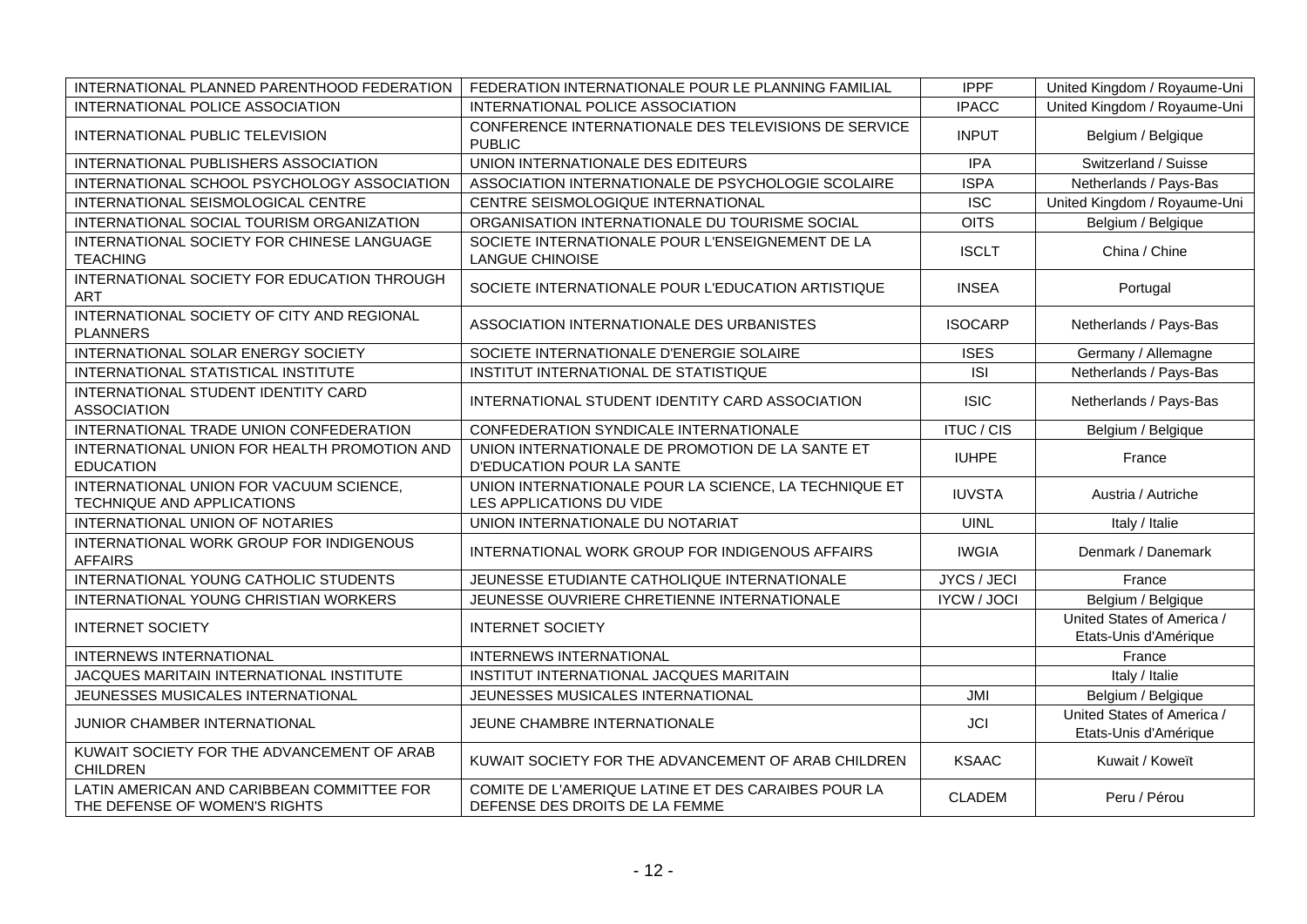| LATIN AMERICAN AND CARIBBEAN CONTINENTAL<br>ORGANIZATION OF STUDENTS                               | ORGANISATION CONTINENTALE LATINO-AMERICAINE ET<br><b>CARIBEENNE DES ETUDIANTS</b>                           | <b>OCLAE</b>    | Cuba                                                |
|----------------------------------------------------------------------------------------------------|-------------------------------------------------------------------------------------------------------------|-----------------|-----------------------------------------------------|
| LATIN AMERICAN ASSOCIATION FOR HUMAN RIGHTS                                                        | ASSOCIATION LATINO-AMERICAINE POUR LES DROITS DE<br><b>L'HOMME</b>                                          | <b>ALDHU</b>    | Uruguay                                             |
| LATIN AMERICAN ASSOCIATION OF RADIO EDUCATION                                                      | ASSOCIATION LATINO-AMERICAINE D'EDUCATION<br>RADIOPHONIQUE                                                  | <b>ALER</b>     | Ecuador / Equateur                                  |
| LATIN AMERICAN CAMPAIGN FOR THE RIGHT TO<br><b>EDUCATION</b>                                       | CAMPAGNE LATINO-AMERICAINE POUR LE DROIT A<br><b>L'EDUCATION</b>                                            | <b>CLADE</b>    | Brazil / Brésil                                     |
| LATIN AMERICAN FEDERATION OF ASSOCIATIONS OF<br><b>COMMUNICATION SCHOOLS</b>                       | FEDERATION LATINO-AMERICAINE D'ASSOCIATIONS DE<br>FACULTES DE COMMUNICATION SOCIALE                         | <b>FELAFACS</b> | Peru / Pérou                                        |
| LATIN AMERICAN PEACE AND JUSTICE SERVICE                                                           | SERVICE DE LA PAIX ET DE LA JUSTICE EN AMERIQUE LATINE                                                      | <b>SERPAJ</b>   | Costa Rica                                          |
| LEARNING FOR A SUSTAINABLE FUTURE (LSF)                                                            | L'EDUCATION AU SERVICE DE LA TERRE (LST)                                                                    | LSF/LST         | Canada                                              |
| LEONARD CHESHIRE DISABILITY                                                                        | LEONARD CHESHIRE DISABILITY                                                                                 |                 | United Kingdom / Royaume-Uni                        |
| LIBERAL INSTITUTE FOR POLITICAL ANALYSIS                                                           | LIBERAL INSTITUTE FOR POLITICAL ANALYSIS                                                                    | <b>LIPA</b>     | Bulgaria / Bulgarie                                 |
| LIFELONG LEARNING PLATFORM                                                                         | LIFELONG LEARNING PLATFORM                                                                                  | <b>LLLP</b>     | Belgium / Belgique                                  |
| LINGUAPAX INTERNATIONAL                                                                            | LINGUAPAX INTERNATIONAL                                                                                     |                 | Spain / Espagne                                     |
| LIONS CLUBS INTERNATIONAL                                                                          | ASSOCIATION INTERNATIONALE DES LIONS CLUBS                                                                  | LCI             | United States of America /<br>Etats-Unis d'Amérique |
| MAISON DE SAGESSE                                                                                  | MAISON DE SAGESSE                                                                                           | MdS             | France                                              |
| MAISON INTERNATIONALE DE LA POESIE                                                                 | MAISON INTERNATIONALE DE LA POESIE                                                                          | <b>MIPAH</b>    | Belgium / Belgique                                  |
| MAKE MOTHERS MATTER INTERNATIONAL                                                                  | MOUVEMENT MONDIAL DES MERES INTERNATIONAL                                                                   | <b>MMM</b>      | France                                              |
| MEDITERRANEAN INFORMATION OFFICE FOR<br>ENVIRONMENT, CULTURE AND SUSTAINABLE<br><b>DEVELOPMENT</b> | BUREAU MEDITERRANEEN D'INFORMATION SUR<br>L'ENVIRONNEMENT, LA CULTURE ET LE DEVELOPPEMENT<br><b>DURABLE</b> | MIO-ESCDE       | Greece / Grèce                                      |
| MOTHER CHILD EDUCATION FOUNDATION                                                                  | FONDATION POUR L'EDUCATION MERE-ENFANT                                                                      | <b>ACEV</b>     | Turkey / Turquie                                    |
| MULTI-PURPOSE WOMEN'S COOPERATIVE IN QASSIM                                                        | MULTI-PURPOSE WOMEN'S COOPERATIVE IN QASSIM                                                                 | <b>HERFAH</b>   | Saudi Arabia / Arabie Saoudite                      |
| NATIONAL BOARD FOR CERTIFIED COUNSELORS                                                            | NATIONAL BOARD FOR CERTIFIED COUNSELORS                                                                     | <b>NBCC</b>     | United States of America /<br>Etats-Unis d'Amérique |
| <b>NEW HUMANITY</b>                                                                                | HUMANITE NOUVELLE                                                                                           |                 | Italy / Italie                                      |
| NORTH AMERICAN BROADCASTERS ASSOCIATION                                                            | NORTH AMERICAN BROADCASTERS ASSOCIATION                                                                     | <b>NABA</b>     | Canada                                              |
| OCEAN AND CLIMATE PLATFORM                                                                         | PLATEFORME OCEAN ET CLIMAT                                                                                  | POC             | France                                              |
| PACIFIC ISLANDS NEWS ASSOCIATION                                                                   | ASSOCIATION DES MEDIAS DES ILES DU PACIFIQUE                                                                | <b>PINA</b>     | Fiji / Fidji                                        |
| PAN-AFRICAN WOMEN'S ORGANIZATION                                                                   | ORGANISATION PANAFRICAINE DES FEMMES                                                                        | PAWO / OPF      | South Africa / Afrique du Sud                       |
| PAN-AMERICAN ASSOCIATION OF EDUCATIONAL<br><b>CREDIT INSTITUTIONS</b>                              | ASSOCIATION PANAMERICAINE DES INSTITUTIONS DE CREDIT<br><b>EDUCATIF</b>                                     | <b>APICE</b>    | Colombia / Colombie                                 |
| PAN-PACIFIC AND SOUTH-EAST ASIA WOMEN'S<br><b>ASSOCIATION</b>                                      | ASSOCIATION DES FEMMES DU PACIFIQUE ET D'ASIE DU SUD-<br><b>EST</b>                                         | <b>PPSEAWA</b>  | United States of America /<br>Etats-Unis d'Amérique |
| PATRIMOINE SANS FRONTIERES                                                                         | PATRIMOINE SANS FRONTIERES                                                                                  | <b>PSF</b>      | France                                              |
| PAX CHRISTI INTERNATIONAL                                                                          | PAX CHRISTI INTERNATIONAL                                                                                   |                 | Belgium / Belgique                                  |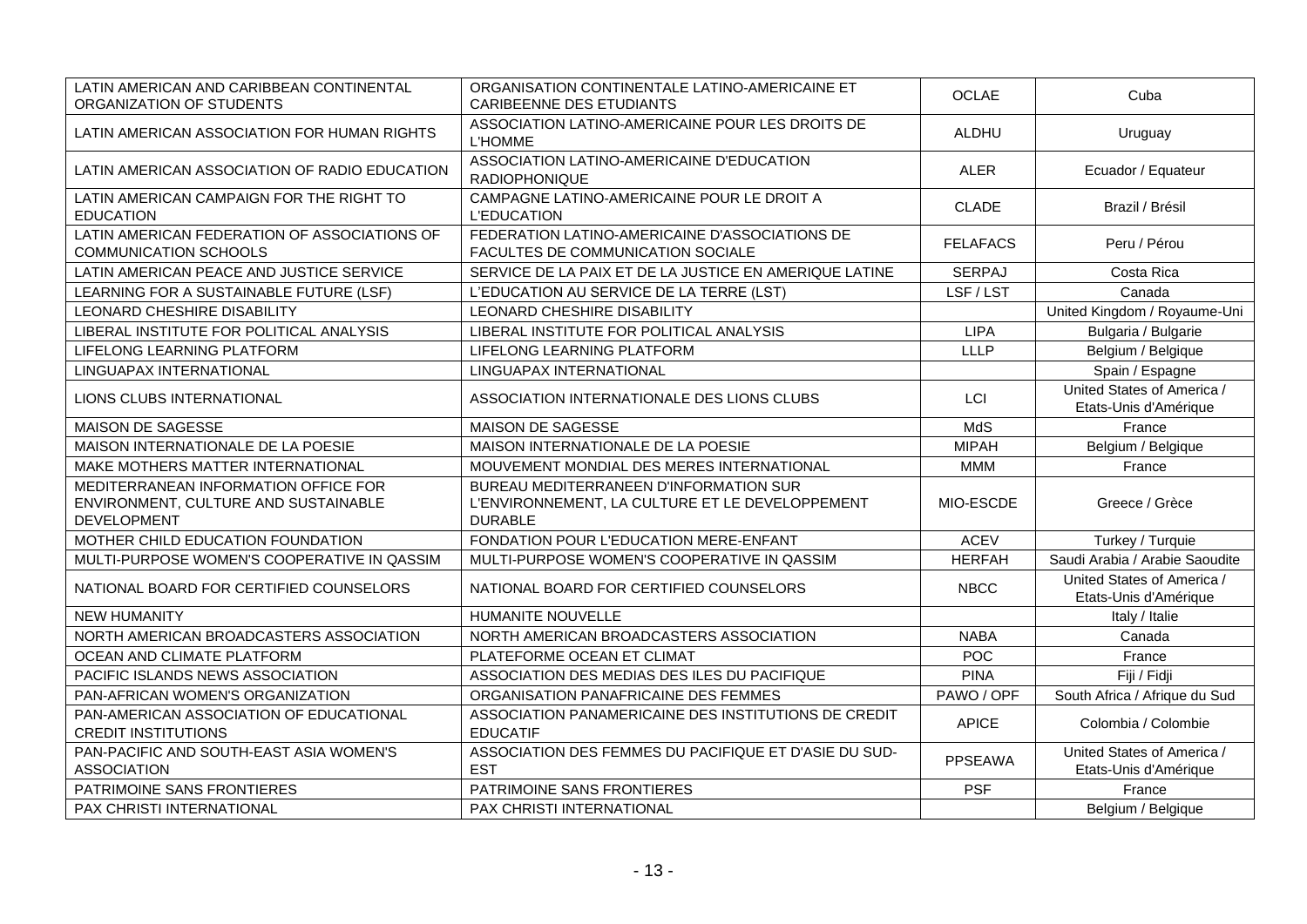| PEACE AND SPORT                                                    | ORGANISATION POUR LA PAIX PAR LE SPORT                                            |                 | Monaco                                              |
|--------------------------------------------------------------------|-----------------------------------------------------------------------------------|-----------------|-----------------------------------------------------|
| PEACE EDUCATION INSTITUTE                                          | PEACE EDUCATION INSTITUTE                                                         | <b>RKI</b>      | Finland / Finlande                                  |
| PLAN INTERNATIONAL                                                 | PLAN INTERNATIONAL                                                                |                 | United Kingdom / Royaume Uni                        |
| <b>RELIGIONS FOR PEACE</b>                                         | RELIGIONS POUR LA PAIX                                                            | <b>RFP</b>      | United States of America /<br>Etats-Unis d'Amérique |
| RENCONTRES DU VIET NAM                                             | RENCONTRES DU VIET NAM                                                            |                 | France                                              |
| REPORTERS WITHOUT BORDERS                                          | REPORTERS SANS FRONTIERES                                                         | RWB/RSF         | France                                              |
| RESEAU DES AIRES PROTEGEES D'AFRIQUE<br>CENTRALE                   | RESEAU DES AIRES PROTEGEES D'AFRIQUE CENTRALE                                     | <b>RAPAC</b>    | Gabon                                               |
| <b>RUSSIAN PEACE FOUNDATION</b>                                    | <b>FONDATION RUSSE POUR LA PAIX</b>                                               | <b>RPF</b>      | Russian Federation / Fédération<br>de Russie        |
| SAUDI HERITAGE PRESERVATION SOCIETY                                | SAUDI HERITAGE PRESERVATION SOCIETY                                               | <b>SHPS</b>     | Saudi Arabia                                        |
| SAVE THE CHILDREN INTERNATIONAL                                    | SAVE THE CHILDREN INTERNATIONAL                                                   |                 | United Kingdom / Royaume-Uni                        |
| <b>SCHOLARS AT RISK NETWORK</b>                                    | SCHOLARS AT RISK NETWORK                                                          | <b>SAR</b>      | United States of America /<br>Etats-Unis d'Amérique |
| SCIENTIFIC COMMITTEE ON PROBLEMS OF THE<br><b>ENVIRONMENT</b>      | SCIENTIFIC COMMITTEE ON PROBLEMS OF THE ENVIRONMENT                               | <b>SCOPE</b>    | France                                              |
| SERVICE CIVIL INTERNATIONAL                                        | SERVICE CIVIL INTERNATIONAL                                                       | SCI             | Belgium / Belgique                                  |
| SIL INTERNATIONAL                                                  | SIL INTERNATIONAL                                                                 | SIL             | United States of America /<br>Etats-Unis d'Amérique |
| SOCIETY FOR INTERNATIONAL DEVELOPMENT                              | SOCIETE INTERNATIONALE POUR LE DEVELOPPEMENT                                      | <b>SID</b>      | Italy / Italie                                      |
| SOLIDARITY IN LITERACY                                             | ALPHABETISATION SOLIDAIRE                                                         | <b>ALFASOL</b>  | Brazil / Brésil                                     |
| SOROPTIMIST INTERNATIONAL                                          | SOROPTIMIST INTERNATIONAL                                                         |                 | United Kingdom / Royaume-Uni                        |
| SOCIETE NATIONALE DE L'ACADIE                                      | SOCIETE NATIONALE DE L'ACADIE                                                     | <b>SNA</b>      | Canada                                              |
| SOUTH-EAST ASIA-PACIFIC AUDIO VISUAL ARCHIVE<br><b>ASSOCIATION</b> | ASSOCIATION DES ARCHIVES AUDIOVISUELLES DE LA REGION<br>ASIE-PACIFIQUE DU SUD-EST | <b>SEAPAVAA</b> | Philippines                                         |
| SOZOPOL FOUNDATION                                                 | FONDATION SOZOPOL                                                                 |                 | Bulgaria / Bulgarie                                 |
| <b>STICHTING EIFL.NET</b>                                          | <b>STICHTING EIFL.NET</b>                                                         | <b>EIFL</b>     | Netherlands / Pays-Bas                              |
| SURFRIDER FOUNDATION EUROPE                                        | SURFRIDER FOUNDATION EUROPE                                                       |                 | France                                              |
| Swedish Association for Sexuality Education                        | Swedish Association for Sexuality Education                                       | <b>RFSU</b>     | Sweden / Suède                                      |
| <b>TERRE POLICY CENTRE</b>                                         | <b>TERRE POLICY CENTRE</b>                                                        | <b>TERRE</b>    | India / Inde                                        |
| THE ASSOCIATION FOR INTERNATIONAL SPORT FOR<br><b>ALL</b>          | THE ASSOCIATION FOR INTERNATIONAL SPORT FOR ALL                                   | <b>TAFISA</b>   | Germany / Allemagne                                 |
| THE V.I. VERNADSKY NONGOVERNMENTAL<br>ECOLOGICAL FOUNDATION        | THE V.I. VERNADSKY NONGOVERNMENTAL ECOLOGICAL<br><b>FOUNDATION</b>                |                 | Russian Federation / Fédération<br>de Russie        |
| THE WEST-INDIA COMMITTEE                                           | THE WEST-INDIA COMMITTEE                                                          | <b>WIC</b>      | United Kingdom / Royaume-Uni                        |
| TRACE ELEMENT - INSTITUTE FOR UNESCO                               | TRACE ELEMENT - INSTITUT POUR L'UNESCO                                            |                 | France                                              |
| TRANSPARENCY INTERNATIONAL                                         | TRANSPARENCE INTERNATIONAL                                                        | TI              | Germany / Allemagne                                 |
| UNION INTERNATIONALE DE LA MARIONNETTE                             | UNION INTERNATIONALE DE LA MARIONNETTE                                            | <b>UNIMA</b>    | France                                              |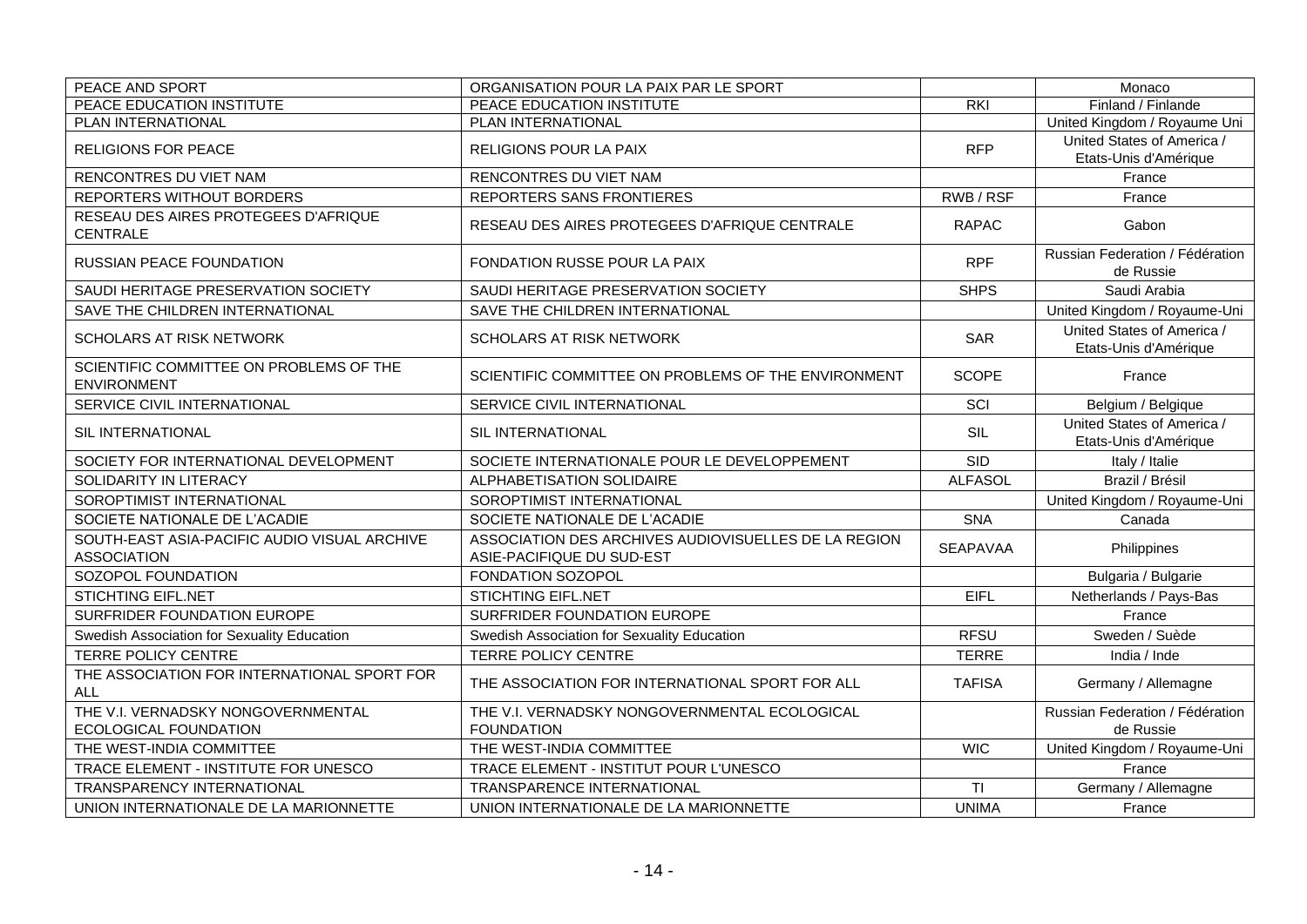| UNION INTERNATIONALE DE LA PRESSE<br><b>FRANCOPHONE</b>                     | UNION INTERNATIONALE DE LA PRESSE FRANCOPHONE                                        | <b>UPF</b>      | France                                              |
|-----------------------------------------------------------------------------|--------------------------------------------------------------------------------------|-----------------|-----------------------------------------------------|
| UNITED BIBLE SOCIETIES                                                      | ALLIANCE BIBLIQUE UNIVERSELLE                                                        | <b>UBS</b>      | United Kingdom / Royaume-Uni                        |
| UNIVERSAL ESPERANTO ASSOCIATION                                             | ASSOCIATION UNIVERSELLE D'ESPERANTO                                                  | <b>UEA</b>      | Netherlands / Pays-Bas                              |
| UNIVERSITY OF THE ARCTIC ASSOCIATION (Uarctic)                              | UNIVERSITY OF THE ARCTIC ASSOCIATION (Uarctic)                                       | <b>UARCTIC</b>  | Finland / Finlande                                  |
| <b>VOLUNTARY SERVICE OVERSEAS</b>                                           | VOLUNTARY SERVICE OVERSEAS                                                           | <b>VSO</b>      | United Kingdom / Royaume-Uni                        |
| <b>WAPIKONI MOBILE</b>                                                      | <b>WAPIKONI MOBILE</b>                                                               |                 | Canada                                              |
| WILDLIFE CONSERVATION SOCIETY                                               | WILDLIFE CONSERVATION SOCIETY                                                        | <b>WCS</b>      | United States of America /<br>Etats-Unis d'Amérique |
| WOMEN FOR WATER PARTNERSHIP                                                 | WOMEN FOR WATER PARTNERSHIP                                                          | <b>WfWP</b>     | Netherlands / Pays-Bas                              |
| WOMEN WITHOUT BORDERS                                                       | WOMEN WITHOUT BORDERS                                                                | <b>WwB</b>      | Austria / Autriche                                  |
| WOMEN'S INTERNATIONAL LEAGUE FOR PEACE AND<br><b>FREEDOM</b>                | LIGUE INTERNATIONALE DE FEMMES POUR LA PAIX ET LA<br><b>LIBERTE</b>                  | <b>WILPF</b>    | Switzerland / Suisse                                |
| WORLD ACADEMY OF ART & SCIENCES                                             | WORLD ACADEMY OF ART & SCIENCES                                                      | <b>WAAS</b>     | United States of America /<br>Etats-Unis d'Amérique |
| WORLD ALLIANCE OF YOUNG MEN'S CHRISTIAN<br><b>ASSOCIATIONS</b>              | ALLIANCE UNIVERSELLE DES UNIONS CHRETIENNES DE<br><b>JEUNES GENS</b>                 | <b>YMCA</b>     | Switzerland / Suisse                                |
| WORLD ASSEMBLY OF YOUTH                                                     | ASSEMBLEE MONDIALE DE LA JEUNESSE                                                    | <b>WAY</b>      | Malaysia / Malaisie                                 |
| WORLD ASSOCIATION FOR SMALL AND MEDIUM<br><b>ENTREPRISES</b>                | ASSOCIATION MONDIALE DES PETITES ET MOYENNES<br><b>ENTREPRISES</b>                   | <b>WASME</b>    | India / Inde                                        |
| WORLD ASSOCIATION FOR THE SCHOOL AS AN<br><b>INSTRUMENT OF PEACE</b>        | ASSOCIATION MONDIALE POUR L'ECOLE INSTRUMENT DE PAIX                                 | EIP             | Switzerland / Suisse                                |
| WORLD ASSOCIATION OF GIRL GUIDES AND GIRL<br><b>SCOUTS</b>                  | ASSOCIATION MONDIALE DES GUIDES ET DES ECLAIREUSES                                   | WAGGGS/<br>AMGE | United Kingdom / Royaume-Uni                        |
| WORLD ASSOCIATION OF INDUSTRIAL AND<br>TECHNOLOGICAL RESEARCH ORGANIZATIONS | ASSOCIATION MONDIALE DES ORGANISATIONS DE RECHERCHE<br>INDUSTRIELLE ET TECHNOLOGIQUE | <b>WAITRO</b>   | Malaysia / Malaisie                                 |
| WORLD CATHOLIC ASSOCIATION FOR<br><b>COMMUNICATION</b>                      | ASSOCIATION CATHOLIQUE MONDIALE POUR LA<br><b>COMMUNICATION</b>                      | <b>SIGNIS</b>   | Belgium / Belgique                                  |
| WORLD COMMITTEE FOR LIFELONG LEARNING                                       | COMITE MONDIAL DES APPRENTISSAGES TOUT AU LONG DE LA<br><b>VIE</b>                   | <b>CMA</b>      | France                                              |
| WORLD CONFEDERATION OF EDUCATION                                            | WORLD CONFEDERATION OF EDUCATION                                                     | <b>COMED</b>    | Argentina / Argentine                               |
| WORLD COUNCIL OF COMPARATIVE EDUCATION<br><b>SOCIETIES</b>                  | CONSEIL MONDIAL DES ASSOCIATIONS D'EDUCATION<br><b>COMPAREE</b>                      | <b>WCCES</b>    | United States of America /<br>Etats-Unis d'Amérique |
| <b>WORLD CRAFTS COUNCIL</b>                                                 | CONSEIL MONDIAL DES METIERS D'ART (former ARTISANAT)                                 | <b>WCC</b>      | United Kingdom / Royaume-Uni                        |
| <b>WORLD ENERGY COUNCIL</b>                                                 | CONSEIL MONDIAL DE L'ENERGIE                                                         |                 | United Kingdom / Royaume-Uni                        |
| <b>WORLD FAMILY ORGANIZATION</b>                                            | ORGANISATION MONDIALE DE LA FAMILLE                                                  | <b>WFO</b>      | France                                              |
| WORLD FEDERATION OF SCIENTIFIC WORKERS                                      | FEDERATION MONDIALE DES TRAVAILLEURS SCIENTIFIQUES                                   | WFSW / FMTS     | France                                              |
| WORLD FEDERATION OF TEACHERS UNION                                          | FEDERATION INTERNATIONALE SYNDICALE DE<br><b>L'ENSEIGNEMENT</b>                      | WFTU / FISE     | India / Inde                                        |
| WORLD FEDERATION OF THE DEAF                                                | FEDERATION MONDIALE DES SOURDS                                                       | <b>WFD</b>      | Finland / Finlande                                  |